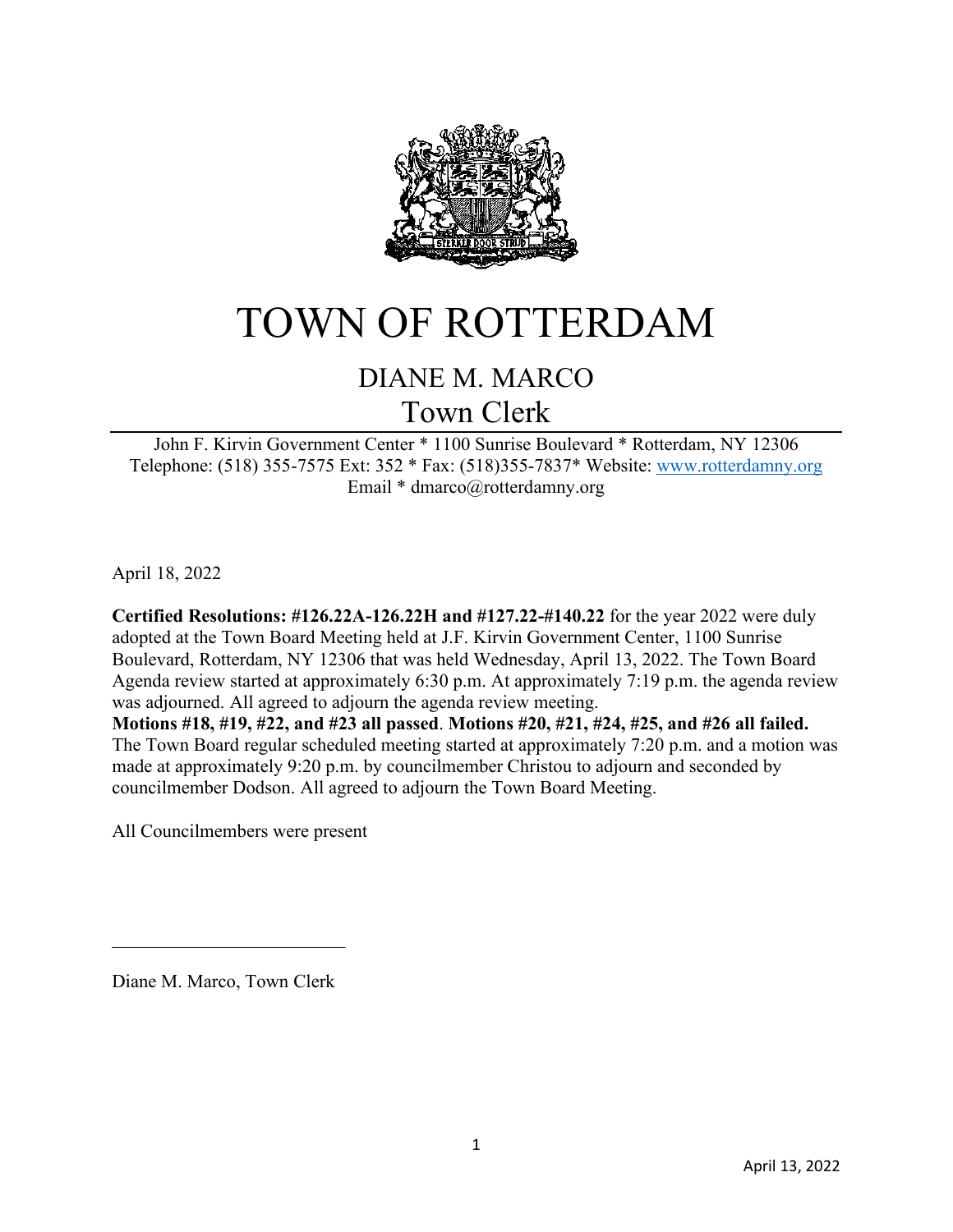*The Town of Rotterdam Town Board Meeting will be held in person; however, the public may access the meeting electronically via conference call. Members of the public may listen to the board meeting by dialing 1 (929) 205-6099, then enter the conference ID NO. 867 0373 0307, followed by the pound symbol. Video of the town board meeting will be posted on the Town of Rotterdam website (www.rotterdamny.org) the following Friday after the meeting.*

# MEETING OF THE ROTTERDAM TOWN BOARD April 13, 2022 7:00 pm AGENDA REVIEW 6:30 PM

### **CALL TO ORDER**

**ROLL CALL**

### **PLEDGE OF ALLEGIANCE**

#### **SUPERVISOR'S REMARKS:** Supervisor Mollie A. Collins

#### **EXECUTIVE SESSION**

#### **PROCLAMATIONS/PRESENTATIONS**

• Schalmont Girls Varsity Basketball Team

#### **PUBLIC HEARING**

### **PUBLIC COMMENT – PRIVILEGE OF THE FLOOR:**

Those members of the public wishing to address the Town Board will be asked to sign in before the meeting is called to order on the sign-in sheets being provided. Speakers will be called to the podium in the order of their signing in. Persons recognized by the Chair to speak during privilege of the floor shall direct his/her comments to the Town Supervisor as Chair of the meeting. Persons granted the privilege of the floor shall first clearly state his/her name and address for the record. Persons so addressing the Chair through the use of a prepared written statement shall submit a copy of the same to the Town Clerk for the purpose of maintaining clear and accurate official minutes of the Town Board meeting.

# **GENERAL RULES OF PROCEDURE FOR PUBLIC HEARINGS & PRIVILEGE OF THE FLOOR:**

Any person recognized by the town supervisor to speak during privilege of the floor shall direct his/her comments to the town supervisor as chair of the meeting. Any person granted the privilege of the floor shall first clearly state his/her name and address for the record. The purpose of privilege of the floor shall be for speakers to express their views, thoughts and speak freely. Each speaker, who wishes to address the town board, shall have an equal and reasonable opportunity to be heard by the town board. Each speaker shall be afforded a maximum of four (4) minutes to address the town board.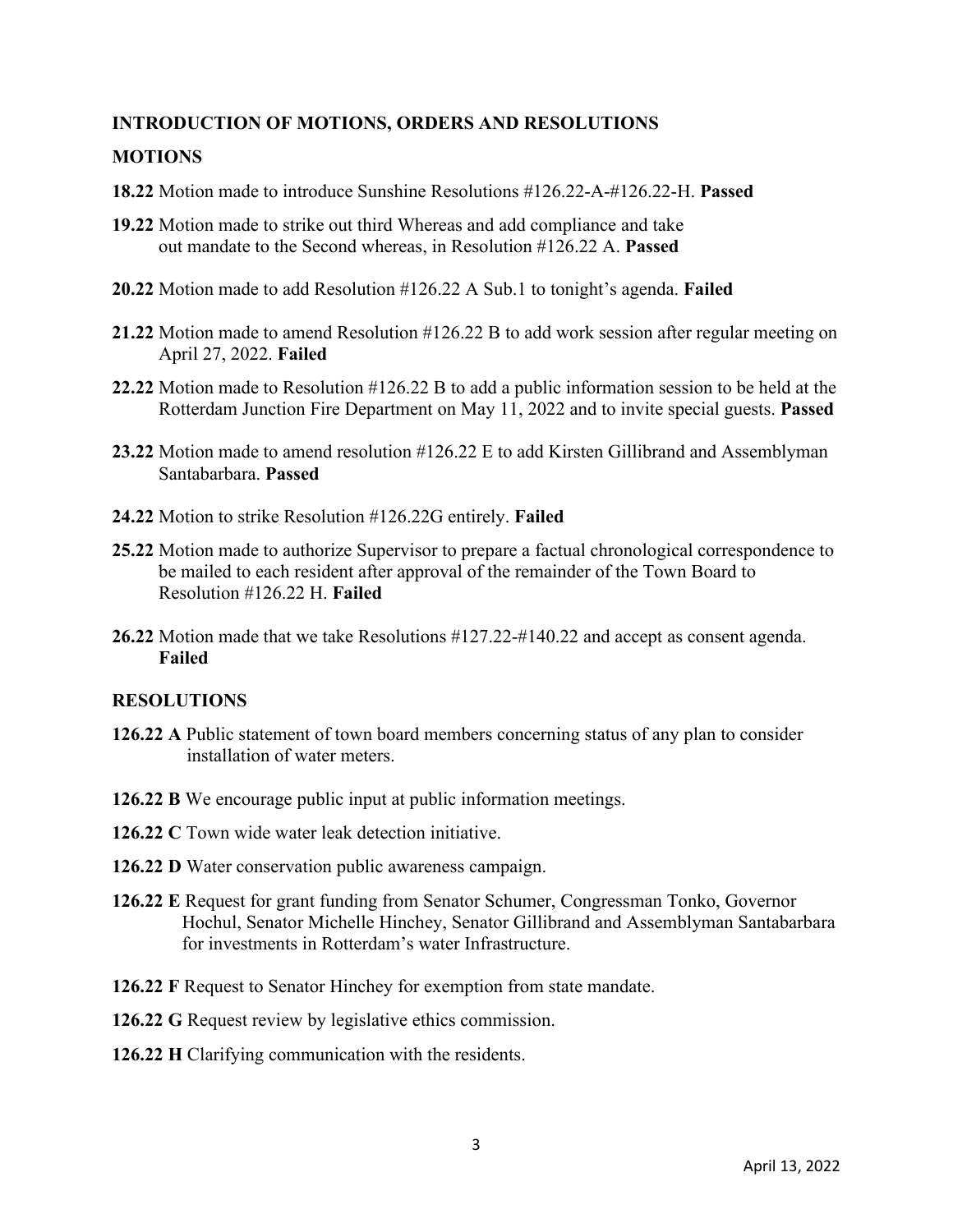- **127.22** To accept bids and award contracts for Highway Materials: Highway Pipes, Water tight and end sections, and plastic underground perforated pipes.
- **128.22** To accept bids and award contracts for Highway Materials: Manhole Grates and Frames.
- **129.22** To accept bids and award contracts for Highway Materials: Crushed limestone, Gravel, Fill sand and Road sand.
- **130.22** To accept bids and award contracts for Highway Materials: Tree cutting and removal services.
- **131.22** To approve budget transfers to the 2022 budget.
- **132.22** To authorize Change Order # 1 for Princetown Road water improvements.
- **133.22** To authorize amendment # 1 for construction engineering & inspection services for Whispering Pines.
- **134.22** To declare lead agency for SEQRA review for the construction of the Rotterdam Junction Stormwater improvements.
- **135.22** To authorize a one-month contract with The Martin Group for the month of April 2022.
- **136.22** To increase the hourly rate of seasonal summer laborers.
- **137.22** To authorize the implementation of a cloud-based backup solution.
- **138.22** To accept revenue for Town Clerk's Office for March 2022.
- **139.22** To accept Town Board meeting minutes of March 23, 2022.
- **140.22** To accept bid and award contract for Chlorine Gas

#### **COMMITTEE REPORTS**

**MISCELLANEOUS** 

**EXECUTIVE SESSION** 

**ADJOURNMENT**

**Mollie A. Collins, Supervisor**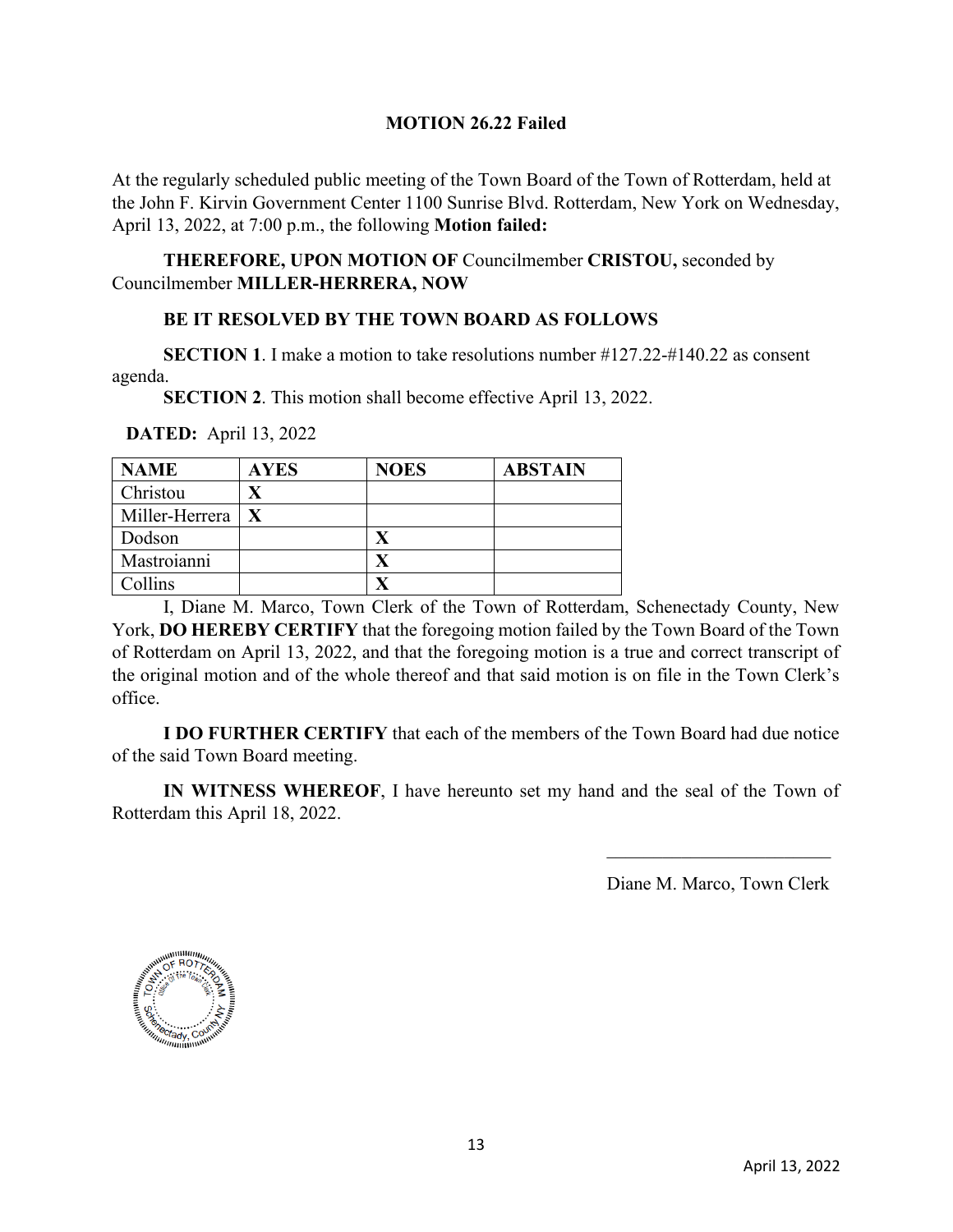### **SUNSHINE RESOLUTION NO. 126.22-A**

At the regularly scheduled public meeting of the Town Board of the Town of Rotterdam, held at the John F. Kirvin Government Center 1100 Sunrise Blvd. Rotterdam, New York on Wednesday, April 13, 2022, at 7:00 p.m., the following resolution was duly adopted:

# **PUBLIC STATEMENT OF TOWN BOARD MEMBERS CONCERNING STATUS OF ANY PLAN TO CONSIDER INSTALLATION OF WATER METERS**

 **WHEREAS,** the Department of Environmental Conservation issued a letter to the Town of Rotterdam informing the town of a mandate to install water meters on residential properties, in relation to new permitting;

**WHEREAS,** the Supervisor of the Town, informed the community of the compliance application that was a result of an application made by the prior administration;

**WHEREAS,** outside forces have attempted to mislead the community by alleging a water metering plan was under consideration by the current Town Board;

**WHEREAS,** residents have become fearful and concerned due to such misrepresentation;

**WHEREAS,** this sunshine resolution is necessary to provide clarity and dispel confusion among the residents in our community and to identify attempts to spread false and misleading information; and

**WHEREAS,** each member of the Town Board hereby publicly discloses their official position on any plan to consider the installation of water meters on residential users.

# **PUBLIC DISCLOSURE OF BOARD MEMBERS POSITION ON WATER METERS**

 **THEREFORE, UPON MOTION OF** Councilmember **DODSON,** seconded by Councilmember **MASTROIANNI**.

# **BE IT RESOLVED BY THE TOWN BOARD AS FOLLOWS:**

**SECTION 1.** The Town Board of the Town of Rotterdam does hereby declare that it is not supporting a plan to require water meter installation upon residential properties.

**SECTION 2.** This resolution shall become effective immediately.

| <b>NAME</b>    | <b>AYES</b> | <b>NOES</b> | <b>ABSTAIN</b> |
|----------------|-------------|-------------|----------------|
| Christou       |             |             |                |
| Miller-Herrera |             |             |                |
| Dodson         |             |             |                |
| Mastroianni    |             |             |                |
| Collins        |             |             |                |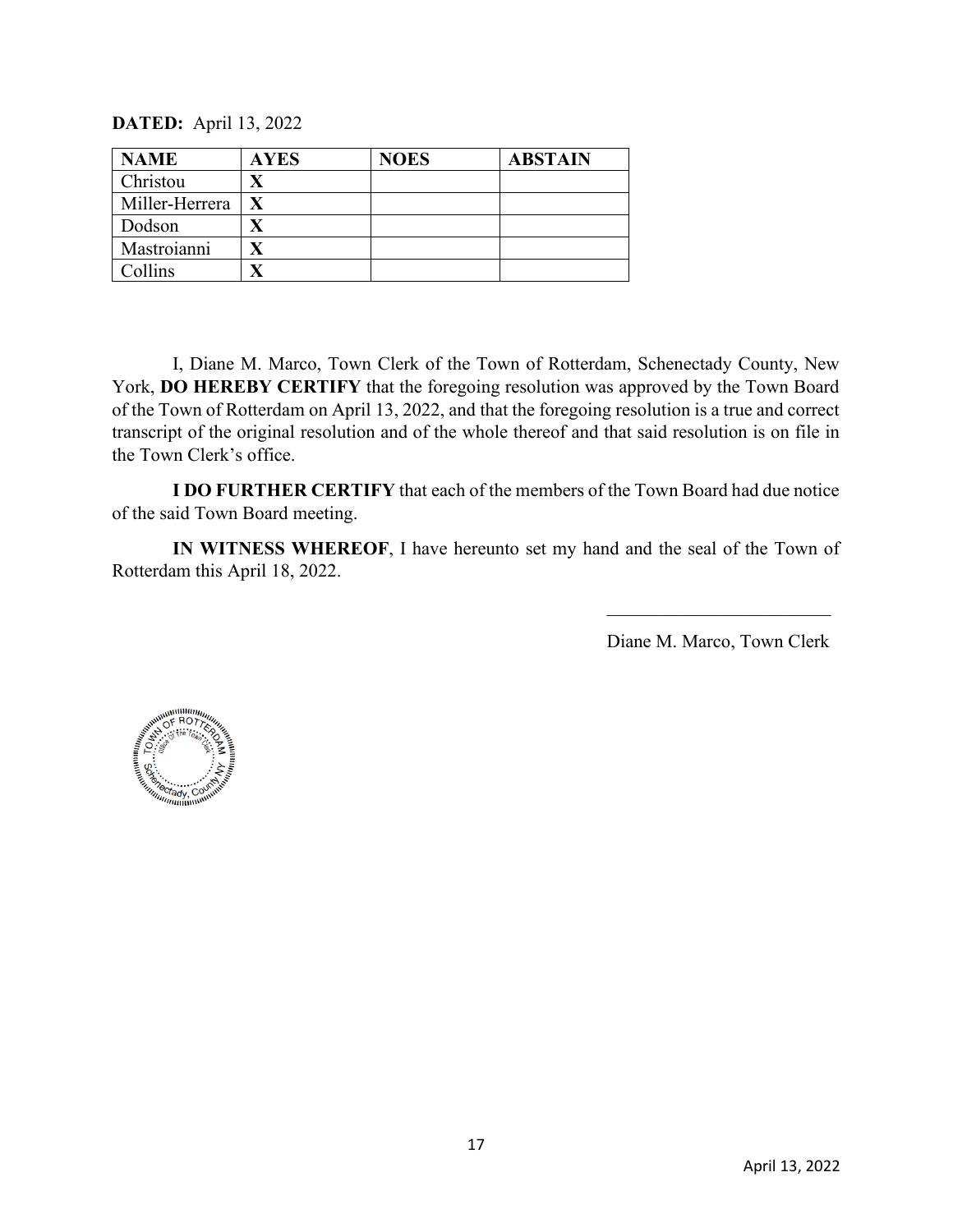### **SUNSHINE RESOLUTION NO. 126.22-C**

At the regularly scheduled public meeting of the Town Board of the Town of Rotterdam, held at the John F. Kirvin Government Center 1100 Sunrise Blvd. Rotterdam, New York on Wednesday, April 13, 2022, at 7:00 p.m., the following resolution was duly adopted:

# **TOWN WIDE WATER LEAK DETECTION INITIATIVE**

 **WHEREAS,** the Town of Rotterdam has an antiquated water distribution system;

**WHEREAS,** as a result, the Town of Rotterdam is forced to manage numerous water main breaks throughout any calendar year;

**WHEREAS,** the Department of Environmental Conservation has identified lost water and inefficient water delivery system which should be addressed by the Town Board;

**WHEREAS,** a water leak detection initiative could result in an improved efficiency and a subsequent reduction of water production and usage by five to ten percent;

**WHEREAS,** improving Rotterdam's water system is a benefit to the community; and

**WHEREAS,** intermunicipal cooperation is encouraged by all levels of government, and a request to work with the City of Schenectady and their advanced water leak detection technology will benefit Rotterdam and surrounding communities.

# **INTERMUNICIPAL TOWNWIDE WATER LEAK DETECTION INITIATIVE**

**THEREFORE, UPON MOTION OF** Councilmember **CHRISTOU**, seconded by

Councilmember **DODSON**.

# **BE IT RESOLVED BY THE TOWN BOARD AS FOLLOWS:**

**SECTION 1.** The Town Board of the Town of Rotterdam supports the implementation of a town wide water leak detection program.

**SECTION 2.** The Supervisor is hereby authorized to request assistance from the City of Schenectady in relation to this initiative.

**SECTION 3.** This resolution shall become effective immediately.

| <b>NAME</b>    | <b>AYES</b> | <b>NOES</b> | <b>ABSTAIN</b> |
|----------------|-------------|-------------|----------------|
| Christou       |             |             |                |
| Miller-Herrera |             |             |                |
| Dodson         |             |             |                |
| Mastroianni    |             |             |                |
| Collins        |             |             |                |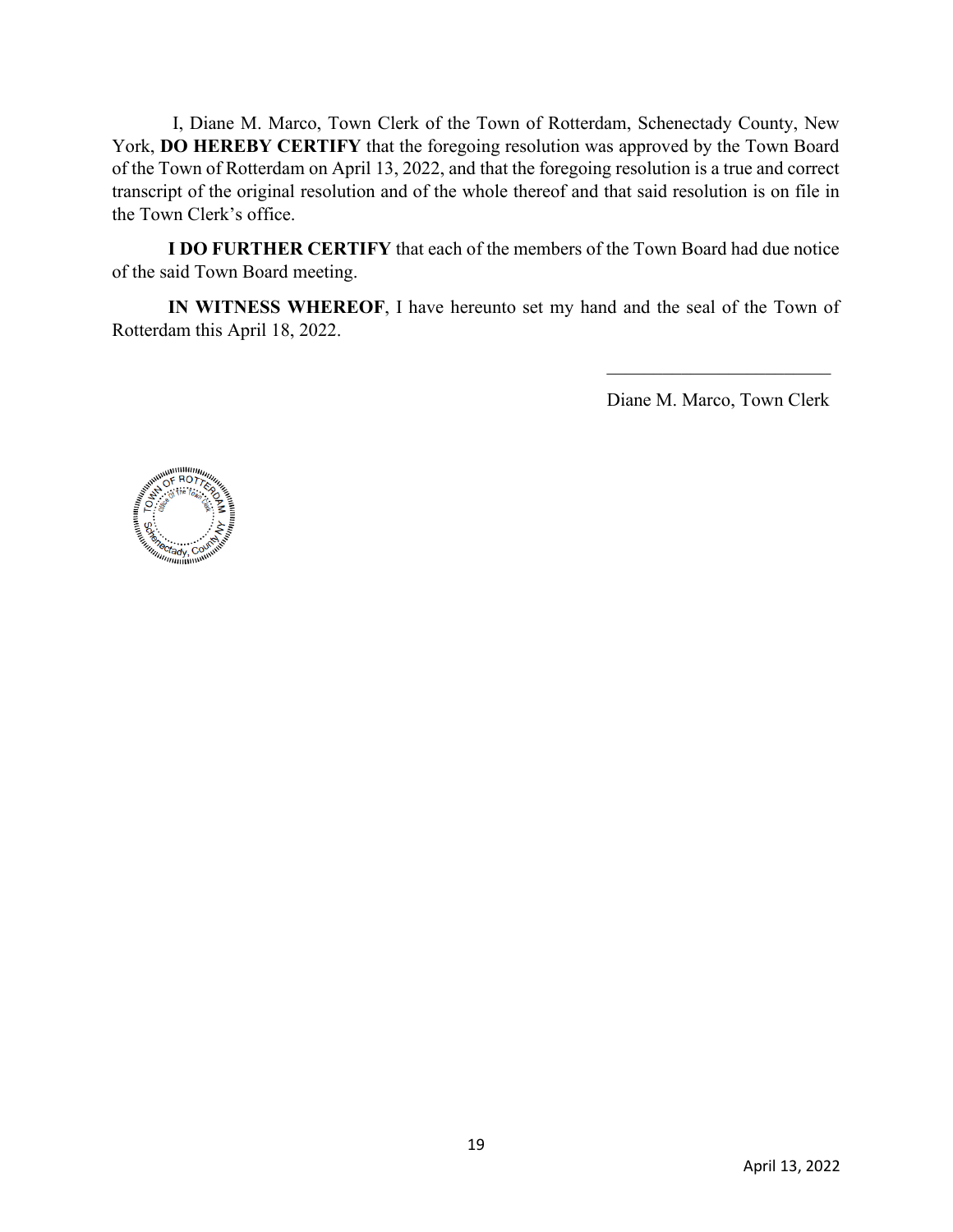### **SUNSHINE RESOLUTION NO. 126.22-D**

At the regularly scheduled public meeting of the Town Board of the Town of Rotterdam, held at the John F. Kirvin Government Center 1100 Sunrise Blvd. Rotterdam, New York on Wednesday, April 13, 2022, at 7:00 p.m., the following resolution was duly adopted:

### **WATER CONSERVATION PUBLIC AWARENESS CAMPAIGN**

**WHEREAS,** the Great Flats Aquifer is a precious resource;

**WHEREAS,** water conservation is a noble policy, but has real benefits to the community;

**WHEREAS,** a public awareness campaign can engage many views and interest in our community with the shared goal of preserving the sanitary protection and longevity of our precious resource;

# **PUBLIC AWARENESS CAMPAIGN ENGAGING STAKEHOLDERS AND EDUCATING THE COMMUNITY**

### **THEREFORE, UPON MOTION OF** Councilmember **DODSON**, seconded by

Councilmember **MASTROIANNI**,

# **BE IT RESOLVED BY THE TOWN BOARD AS FOLLOWS:**

**SECTION 1.** The Town Board of the Town of Rotterdam does support a water conservation public awareness campaign. The purpose is to engage the stakeholders, engage the community and improve the efficiency of the water system by reducing the demand on the aquifer.

**SECTION 2.** The Supervisor is hereby authorized to engage with school district representative, public interest groups (including Sierra Club and Friends of the Aquifer) in relation to developing and implementing a town wide public information campaign.

**SECTION 3.** This resolution shall become effective immediately.

| <b>NAME</b>    | <b>AYES</b> | <b>NOES</b> | <b>ABSTAIN</b> |
|----------------|-------------|-------------|----------------|
| Christou       |             |             |                |
| Miller-Herrera |             |             |                |
| Dodson         |             |             |                |
| Mastroianni    |             |             |                |
| Collins        |             |             |                |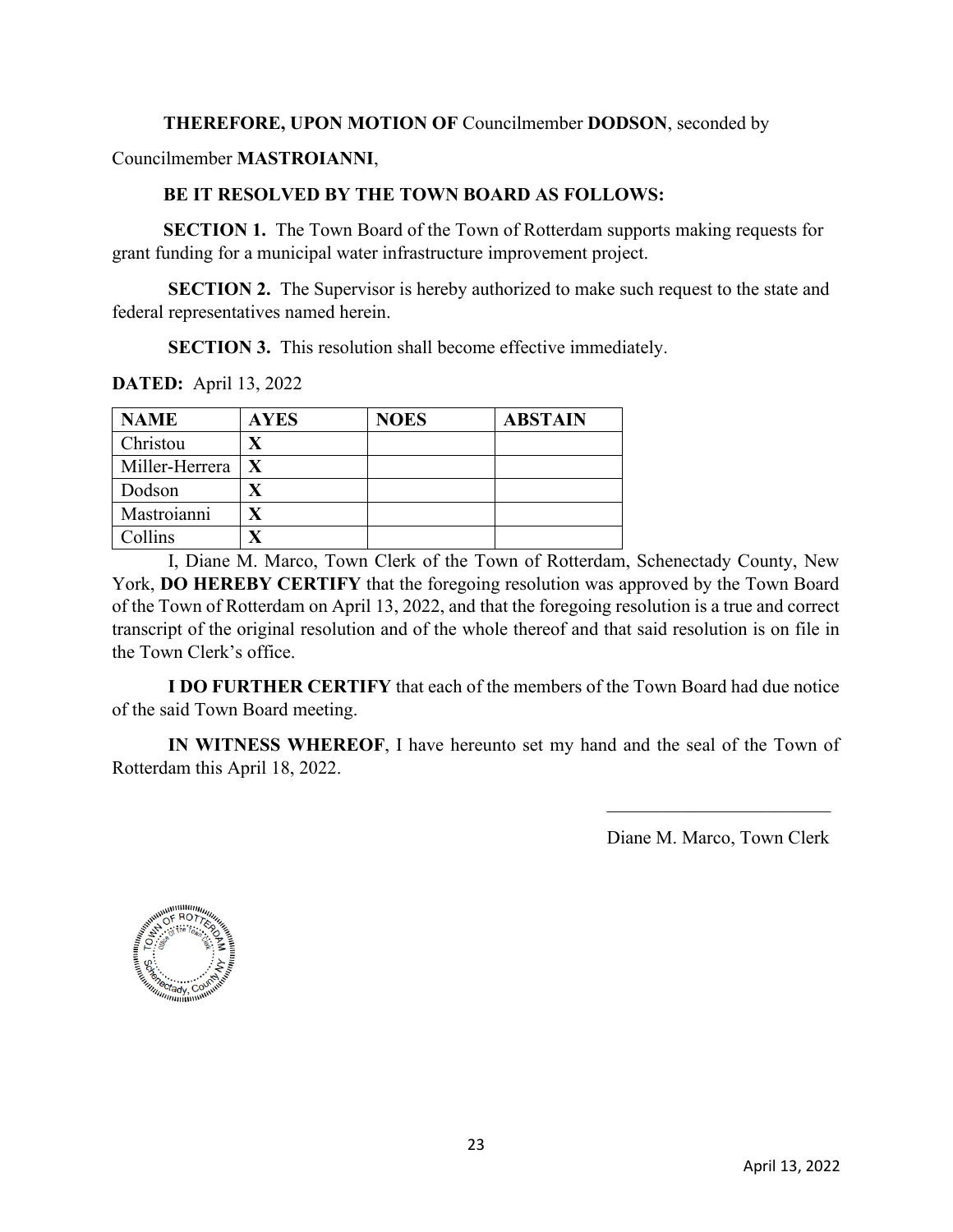### **SUNSHINE RESOLUTION NO. 126.22-F**

At the regularly scheduled public meeting of the Town Board of the Town of Rotterdam, held at the John F. Kirvin Government Center 1100 Sunrise Blvd. Rotterdam, New York on Wednesday, April 13, 2022, at 7:00 p.m., the following resolution was duly adopted:

# **REQUEST TO SENATOR HINCHEY FOR EXEMPTION FROM STATE MANDATE**

**WHEREAS,** the request to Senator Hinchey for an exemption from the State's DEC mandate to install water meters is necessary due to the fiscal implications;

**WHEREAS,** the request to Assemblyman Santabarbara has been characterized as a plan to shift accountability and he has indicated his opposition (see: *news10.com article April 8, 2022*) to such request; and

**WHEREAS,** unfunded mandates place an undue burden on the local taxpayers.

# **REQUEST LEGISLATIVE WAIVER OF STATE MANDATE**

 **THEREFORE, UPON MOTION OF** Councilmember **MASTROIANNI**, seconded by Councilmember **DODSON**,

# **BE IT RESOLVED BY THE TOWN BOARD AS FOLLOWS:**

**SECTION 1.** The Town Board of the Town of Rotterdam approves of a request to obtain a waiver of the Department of Environmental Conservation's mandate to install water meters.

**SECTION 2.** The Supervisor is hereby authorized to make such request to Senator Hinchey.

**SECTION 3.** This resolution shall become effective immediately.

| <b>NAME</b>    | <b>AYES</b> | <b>NOES</b> | <b>ABSTAIN</b> |
|----------------|-------------|-------------|----------------|
| Christou       |             |             |                |
| Miller-Herrera |             |             |                |
| Dodson         |             |             |                |
| Mastroianni    |             |             |                |
| Collins        |             |             |                |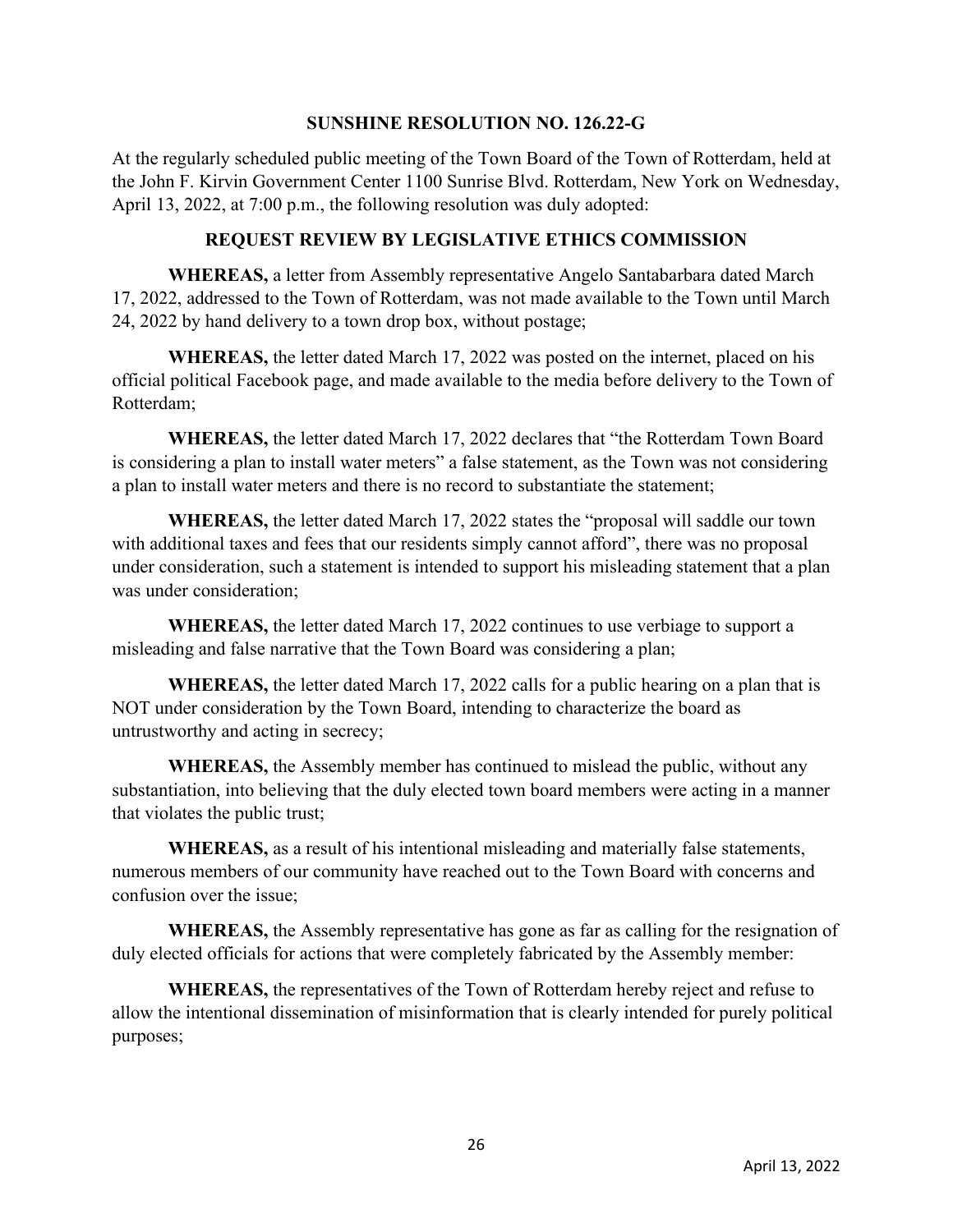**WHEREAS,** the Assembly member has made numerous comments to the media, social media posts and official commentary that is factually misleading and misrepresents the issue to the residents of Rotterdam;

**WHEREAS,** the letter dated March 17, 2022 was included in a recent mailing promoting the false narrative and paid for and produced through the official offices of the state legislature; and

**WHEREAS,** the Legislative Ethics Commission is tasked with oversight of the member of the legislature and review of their unethical conduct, misappropriation of state funds, use of materially false statements in official correspondence and unethical interference with the operations of a governmental body.

# **REQUEST FOR LEGISLATIVE ETHICS COMMISSION REVIEW**

**THEREFORE, UPON MOTION OF** Councilmember **MASTROIANNI**, seconded by Councilmember **DODSON**,

### **BE IT RESOLVED BY THE TOWN BOARD AS FOLLOWS:**

**SECTION 1.** The Town Board of the Town of Rotterdam condemns the conduct of Assemblyman Santabarbara as set forth above.

**SECTION 2.** This resolution shall be submitted to the Legislative Ethics Committee.

**SECTION 3.** This resolution shall become effective immediately.

| <b>NAME</b>    | <b>AYES</b> | <b>NOES</b> | <b>ABSTAIN</b> |
|----------------|-------------|-------------|----------------|
| Christou       |             |             |                |
| Miller-Herrera |             |             |                |
| Dodson         |             |             |                |
| Mastroianni    |             |             |                |
| Collins        |             |             |                |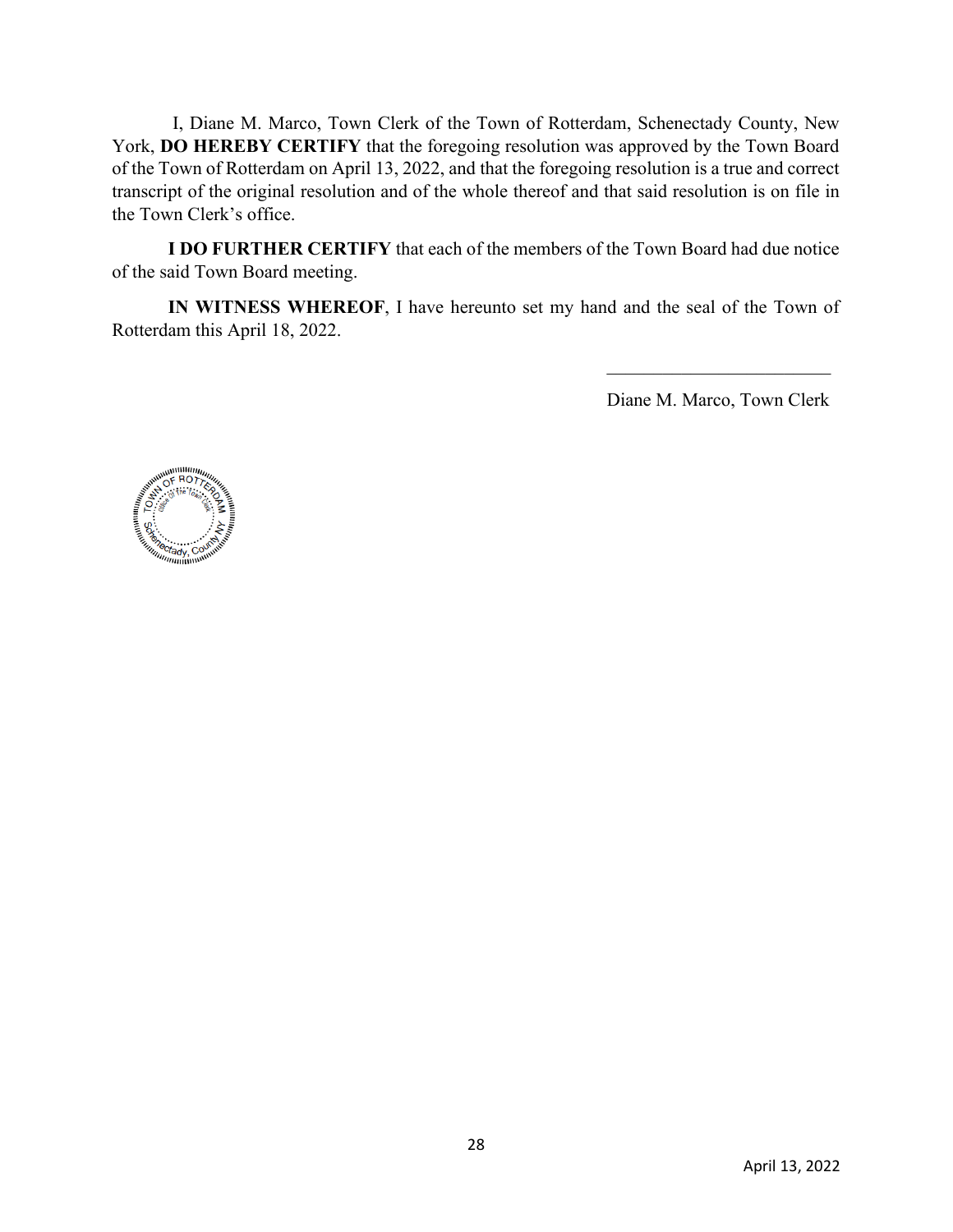### **SUNSHINE RESOLUTION NO. 126.22-H**

At the regularly scheduled public meeting of the Town Board of the Town of Rotterdam, held at the John F. Kirvin Government Center 1100 Sunrise Blvd. Rotterdam, New York on Wednesday, April 13, 2022, at 7:00 p.m., the following resolution was duly adopted:

# **CLARIFYING COMMUNICATION WITH THE RESIDENTS**

**WHEREAS,** the town board recognizes that residents have been misled to believing that the Town Board is considering a plan to require homeowners to install water meters;

**WHEREAS,** at no time has the Town Board stated, indicated or taken any action to give anyone the basis to conclude a water metering plan was being considered;

**WHEREAS,** many residents have called and/or contacted town hall in response to a letter prompted by Assemblyman Santabarbara, which contains false and misleading statements;

**WHEREAS,** the Town Board recognizes that preserving and improving the quality of life of the residents is of the highest priority;

**WHEREAS,** the Town Board has a responsibility to dispel any untruths, misleading comments or fabricated narrative that causes our residents to be anxious over something that is not truly a threat to the community;

**WHEREAS,** a correspondence from the Town Board, clarifying the actual policies and practices of the town is necessary to alleviate the fear and anxiety that was intentionally inflicted upon our residents;

# **CLARITY, TRANSPARENCY AND ACCOUNTABILITY**

# **THEREFORE, UPON MOTION OF** Councilmember **DODSON**, seconded by

### Councilmember **MASTROIANNI**,

# **BE IT RESOLVED BY THE TOWN BOARD AS FOLLOWS:**

 **SECTION 1.** The Town Board of the Town of Rotterdam authorizes the Town Supervisor to prepare a factual, chronological correspondence to be mailed to each resident, to dispel any confusion or mischaracterization. In addition, the Town Board seeks to alleviate any confusion, fear, and anxiety experienced by town residents.

**SECTION 2.** The Supervisor shall prepare and send such correspondence as soon as practical, to provide such to the media and to post the correspondence on the Town's website.

**SECTION 3.** This resolution shall become effective immediately.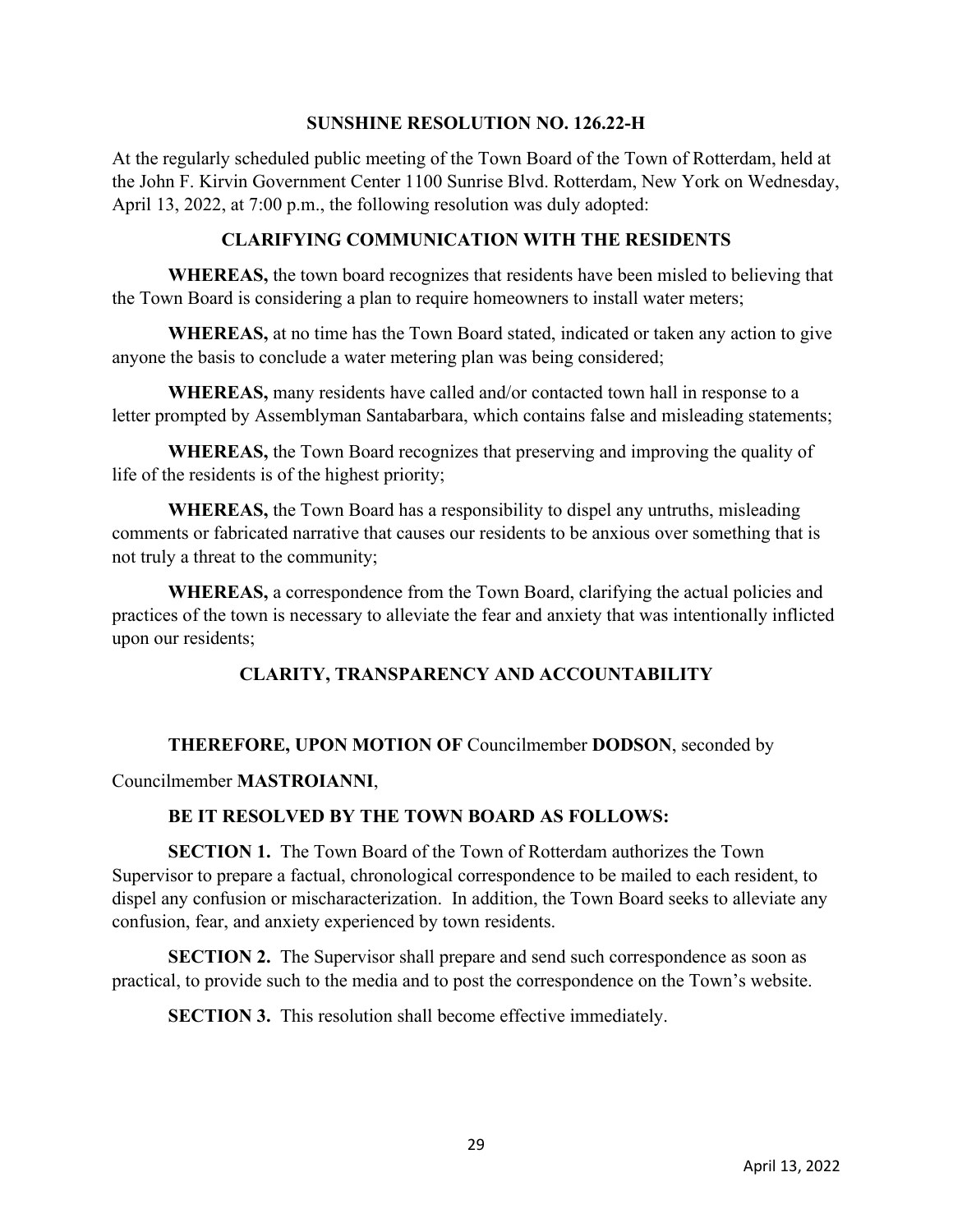**DATED:** April 13, 2022

| <b>NAME</b>    | <b>AYES</b> | <b>NOES</b> | <b>ABSTAIN</b> |
|----------------|-------------|-------------|----------------|
| Christou       |             |             |                |
| Miller-Herrera |             |             |                |
| Dodson         |             |             |                |
| Mastroianni    |             |             |                |
| Collins        |             |             |                |

 **I DO FURTHER CERTIFY** that each of the members of the Town Board had due notice of the said Town Board meeting.

 **IN WITNESS WHEREOF**, I have hereunto set my hand and the seal of the Town of Rotterdam this April 18, 2022.



Type text here

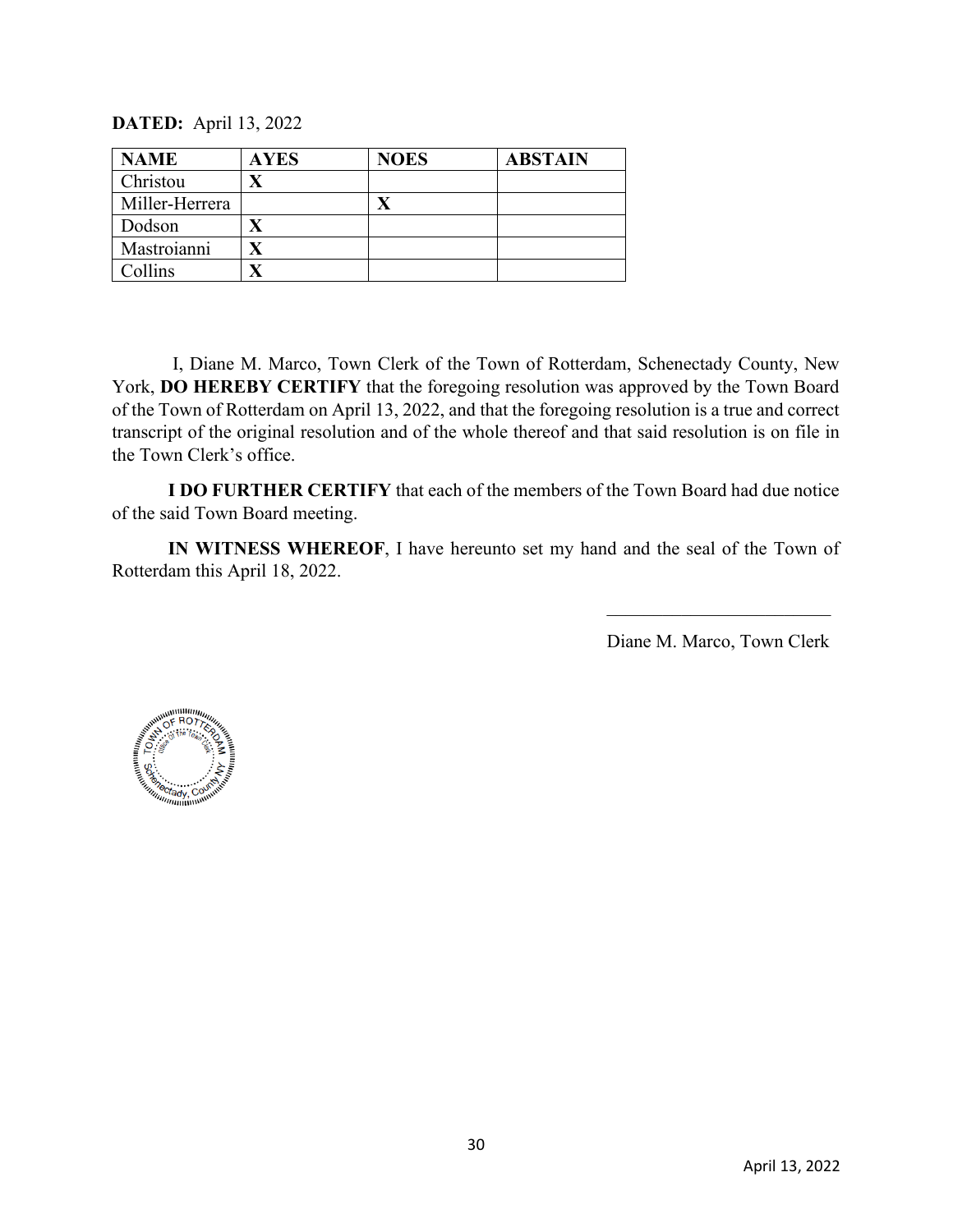#### **RESOLUTION NO. 127.22**

At the regularly scheduled public meeting of the Town Board of the Town of Rotterdam, held at the John F. Kirvin Government Center 1100 Sunrise Blvd. Rotterdam, New York on Wednesday, April 13, 2022, at 7:00 p.m., the following resolution was duly adopted:

# **TO ACCEPT BIDS AND AWARD CONTRACTS FOR HIGHWAY MATERIALS: HIGHWAY PIPES (WATER TIGHT AND END SECTIONS, AND PLASTIC UNDERGROUND PERFORATED PIPE)**

 **WHEREAS,** Pursuant to notice duly published according to Section One Hundred Three of the General Municipal Law of the State of New York, the Town of Rotterdam on Friday, February 25, 2022 posted an official report of all bid submissions received to the Empire State Purchasing Group on BidNet [\(http://bidnetdirect.com/townofrotterdam\)](http://bidnetdirect.com/townofrotterdam). Additionally, the official bid report and all bids were made available in the Office of the Town Clerk for public inspection upon request, for the purchase by the Town of Rotterdam of the following:

# **WATER TIGHT AND END SECTIONS, AND PLASTIC UNDERGROUND PERFORATED PIPE**

 **THEREFORE, UPON MOTION OF** Councilmember **DODSON,** seconded by Supervisor **COLLINS**,

### **BE IT RESOLVED BY THE TOWN BOARD AS FOLLOWS:**

 **SECTION 1**. The Town Board of the Town of Rotterdam does hereby accept and award the bid for Highway Materials: Highway Pipes (Water tight and end sections and plastic underground perforated pipe) for the Town of Rotterdam to Town and Country Bridge and Rail, P.O. Box 16395 Albany New York 12212 pursuant to the attached schedule;

**SECTION 2.** The Supervisor of the Town of Rotterdam is hereby authorized to execute a contract with said bidder in accordance with the terms of the bid proposal as submitted. Summary of bid prices are on file in the Town Clerk's office;

 **SECTION 3**. This resolution shall become effective April 13, 2022.

| <b>NAME</b>    | <b>AYES</b> | <b>NOES</b> | <b>ABSTAIN</b> |
|----------------|-------------|-------------|----------------|
| Christou       |             |             |                |
| Miller-Herrera |             |             |                |
| Dodson         |             |             |                |
| Mastroianni    |             |             |                |
| Collins        |             |             |                |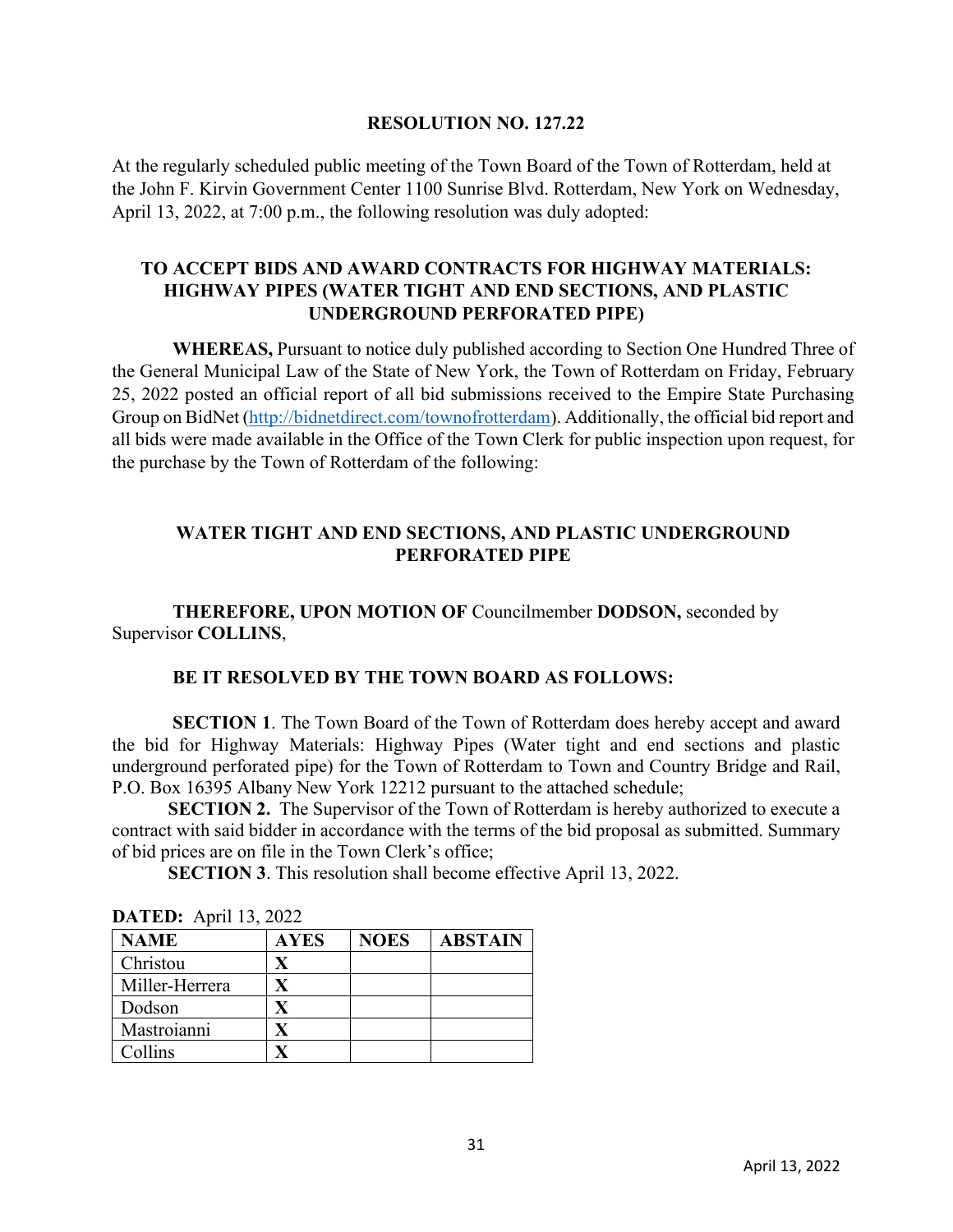**I DO FURTHER CERTIFY** that each of the members of the Town Board had due notice of the said Town Board meeting.

 **IN WITNESS WHEREOF**, I have hereunto set my hand and the seal of the Town of Rotterdam this April 18, 2022.

Diane M. Marco

Diane M. Marco, Town Clerk



Type text here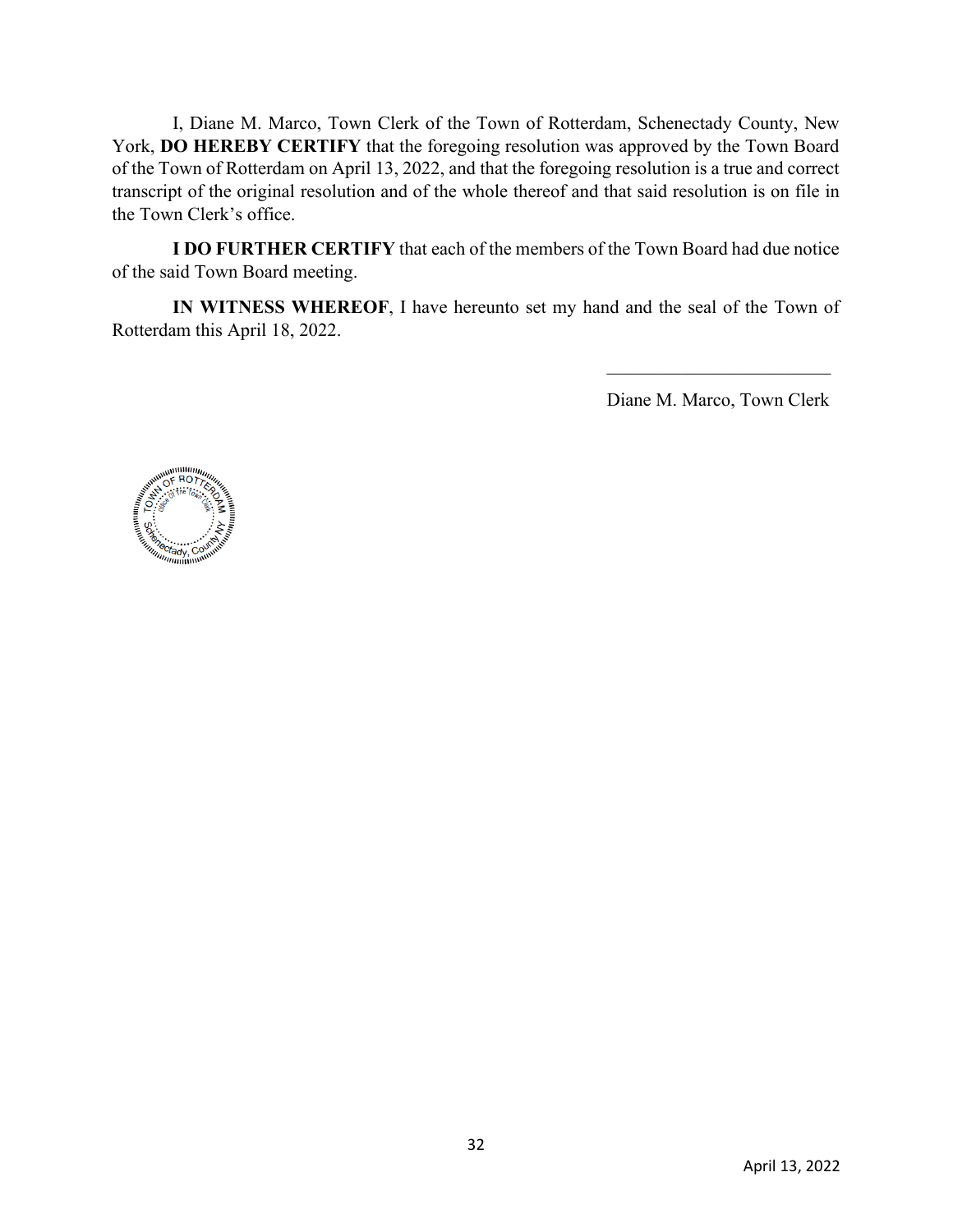#### **RESOLUTION NO. 128.22**

At the regularly scheduled public meeting of the Town Board of the Town of Rotterdam, held at the John F. Kirvin Government Center 1100 Sunrise Blvd. Rotterdam, New York on Wednesday, April 13, 2022, at 7:00 p.m., the following resolution was duly adopted:

# **TO ACCEPT BIDS AND AWARD CONTRACTS FOR HIGHWAY MATERIALS: (MANHOLE GRATES AND FRAMES)**

**WHEREAS,** Pursuant to notice duly published according to Section One Hundred Three of the General Municipal Law of the State of New York, the Town of Rotterdam on Friday, February 25, 2022 posted an official report of all bid submissions received to the Empire State Purchasing Group on BidNet [\(http://bidnetdirect.com/townofrotterdam\)](http://bidnetdirect.com/townofrotterdam). Additionally, the official bid report and all bids were made available in the Office of the Town Clerk for public inspection upon request, for the purchase by the Town of Rotterdam of the following:

# **MANHOLE GRATES AND FRAMES**

 **THEREFORE, UPON MOTION OF** Councilmember **CHRISTOU**, seconded by Councilmember **DODSON**,

### **BE IT RESOLVED BY THE TOWN BOARD AS FOLLOWS:**

 **SECTION 1**. The Town Board of the Town of Rotterdam does hereby accept and award the bid for Highway Materials: Manhole Grates and Frames for the Town of Rotterdam to Town and Country Bridge and Rail, P.O. Box 16395 Albany New York 12212 pursuant to the attached schedule;

**SECTION 2.** The Supervisor of the Town of Rotterdam is hereby authorized to execute a contract with said bidder in accordance with the terms of the bid proposal as submitted. Summary of bid prices are on file in the Town Clerk's office;

**SECTION 3**. This resolution shall become effective April 13, 2022.

| <b>NAME</b>    | <b>AYES</b> | <b>NOES</b> | <b>ABSTAIN</b> |
|----------------|-------------|-------------|----------------|
| Christou       |             |             |                |
| Miller-Herrera |             |             |                |
| Dodson         |             |             |                |
| Mastroianni    |             |             |                |
| Collins        |             |             |                |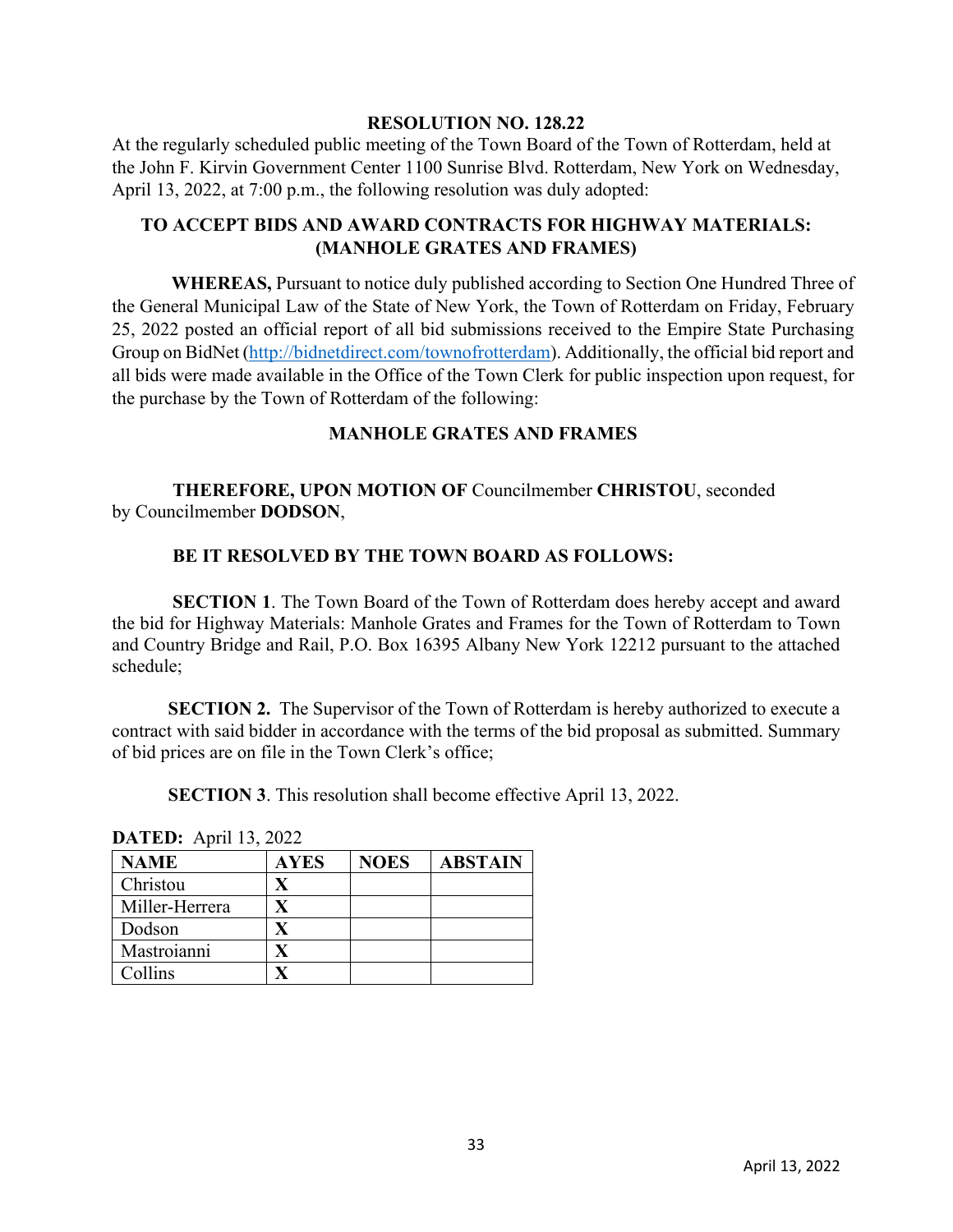**I DO FURTHER CERTIFY** that each of the members of the Town Board had due notice of the said Town Board meeting.

 **IN WITNESS WHEREOF**, I have hereunto set my hand and the seal of the Town of Rotterdam this April 18, 2022.

Diane M. Marco

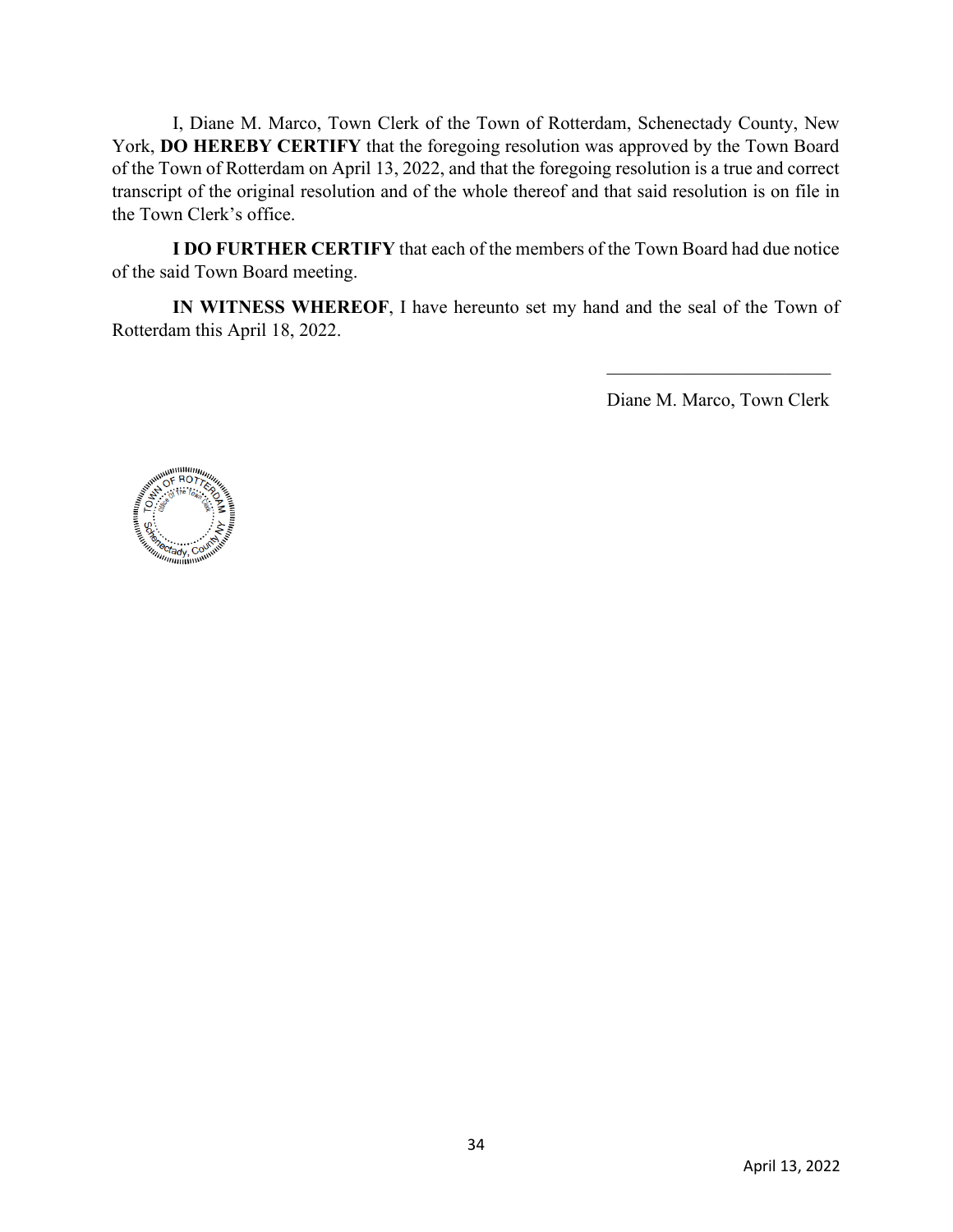#### **RESOLUTION NO. 129.22**

At the regularly scheduled public meeting of the Town Board of the Town of Rotterdam, held at the John F. Kirvin Government Center 1100 Sunrise Blvd. Rotterdam, New York on Wednesday, April 13, 2022, at 7:00 p.m., the following resolution was duly adopted:

# **TO ACCEPT BIDS AND AWARD CONTRACTS FOR HIGHWAY MATERIALS: CRUSHED LIMESTONE, GRAVEL, FILL SAND AND ROAD SAND**

 **WHEREAS,** Pursuant to notice duly published according to Section One Hundred Three of the General Municipal Law of the State of New York, the Town of Rotterdam on Friday, February 25, 2022 posted an official report of all bid submissions received to the Empire State Purchasing Group on BidNet [\(http://bidnetdirect.com/townofrotterdam\)](http://bidnetdirect.com/townofrotterdam). Additionally, the official bid report and all bids were made available in the Office of the Town Clerk for public inspection upon request, for the purchase by the Town of Rotterdam of the following:

#### **CRUSHED LIMESTONE, GRAVEL, FILL SAND AND ROAD SAND**

 **THEREFORE, UPON MOTION OF** Councilmember **DODSON,** seconded by Supervisor **COLLINS**,

### **BE IT RESOLVED BY THE TOWN BOARD AS FOLLOWS:**

 **SECTION 1**. The Town Board of the Town of Rotterdam does hereby accept and award the unit price per ton bids for Highway Material: **Crushed Limestone** (*Size 1,1A & 3*) to Callanan Industries Inc. of 8 Southwoods Blvd Albany New York 12211, pursuant to the attached schedule;

**SECTION 2.** The Town Board of the Town of Rotterdam does hereby accept and award the unit price per ton bids for Highway Material: **Crushed Limestone** (*Size 1B, 2 & rubble*) to Cushing Stone Co. Inc of 725 State Hwy 5S Amsterdam New York 12010, pursuant to the attached schedule;

**SECTION 3.** The Town Board of the Town of Rotterdam does hereby accept and award the unit price per ton bids for Highway Material: **Gravel and Fill Sand** to Wm. Larned & Sons of 544 Burdeck St Rotterdam New York 12306, pursuant to the attached schedule;

**SECTION 4.** The Town Board of the Town of Rotterdam does hereby accept and award the unit price per ton bids for Highway Material: **Road Sand** to Adirondack Natural Resources LLC, of 1900 Duanesburg Rd Duanesburg New York 12056, pursuant to the attached schedule;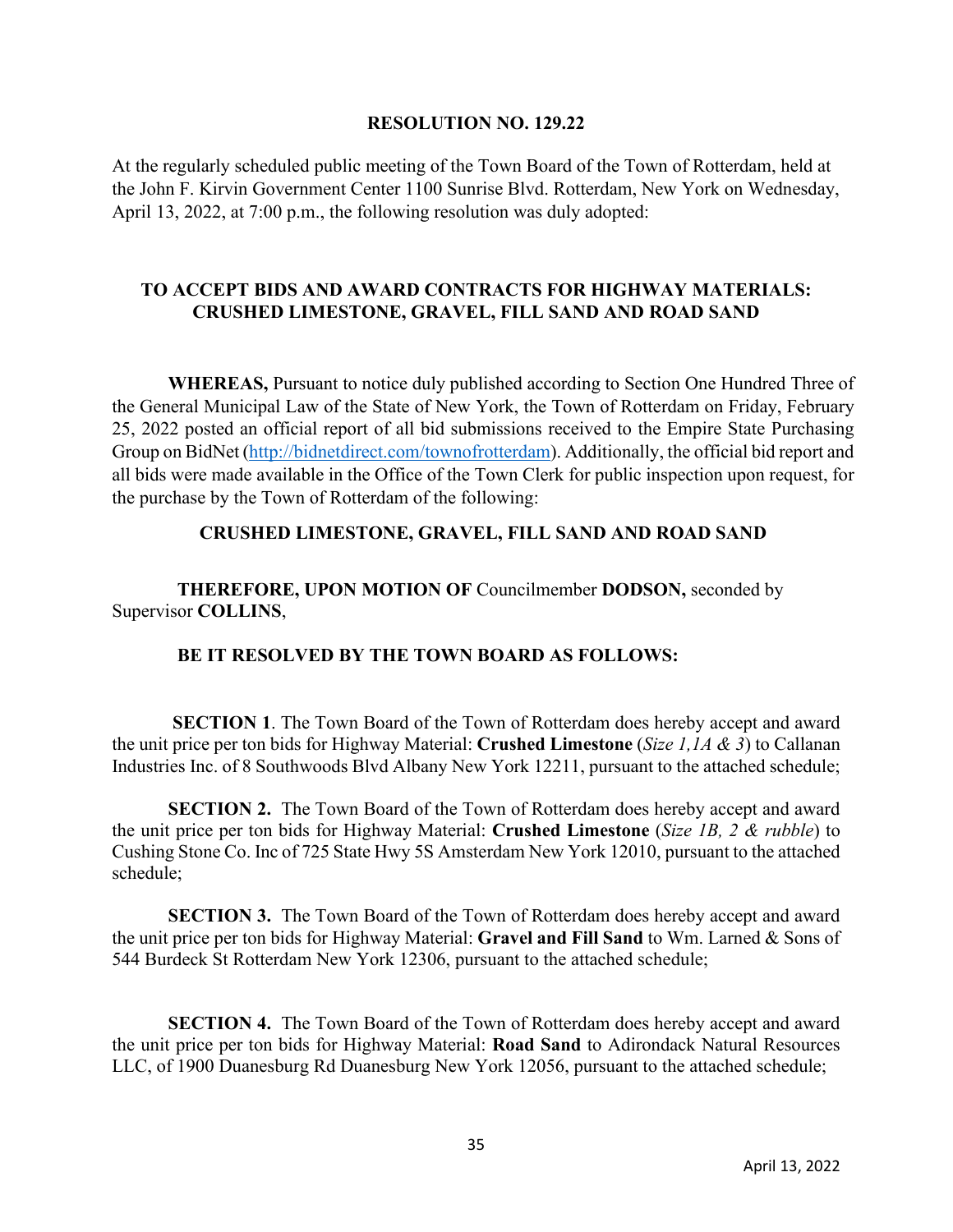**SECTION 5.** The Supervisor of the Town of Rotterdam is hereby authorized to execute a contract with said bidders in accordance with the terms of the bid proposals as submitted. Summary of bid prices are on file in the Town Clerk's office;

**SECTION 6**. This resolution shall become effective April 13, 2022.

| <b>DATED:</b> April 13, $2022$ |             |             |                |  |
|--------------------------------|-------------|-------------|----------------|--|
| <b>NAME</b>                    | <b>AYES</b> | <b>NOES</b> | <b>ABSTAIN</b> |  |
| Christou                       |             |             |                |  |
| Miller-Herrera                 | X           |             |                |  |
| Dodson                         |             |             |                |  |
| Mastroianni                    |             |             |                |  |
| Collins                        |             |             |                |  |

**DATED:** April 12, 2022

 I, Diane M. Marco, Town Clerk of the Town of Rotterdam, Schenectady County, New York, **DO HEREBY CERTIFY** that the foregoing resolution was approved by the Town Board of the Town of Rotterdam on April 13, 2022, and that the foregoing resolution is a true and correct transcript of the original resolution and of the whole thereof and that said resolution is on file in the Town Clerk's office.

 **I DO FURTHER CERTIFY** that each of the members of the Town Board had due notice of the said Town Board meeting.

 **IN WITNESS WHEREOF**, I have hereunto set my hand and the seal of the Town of Rotterdam this April 18, 2022.

Diane M. Marco

Diane M. Marco, Town Clerk

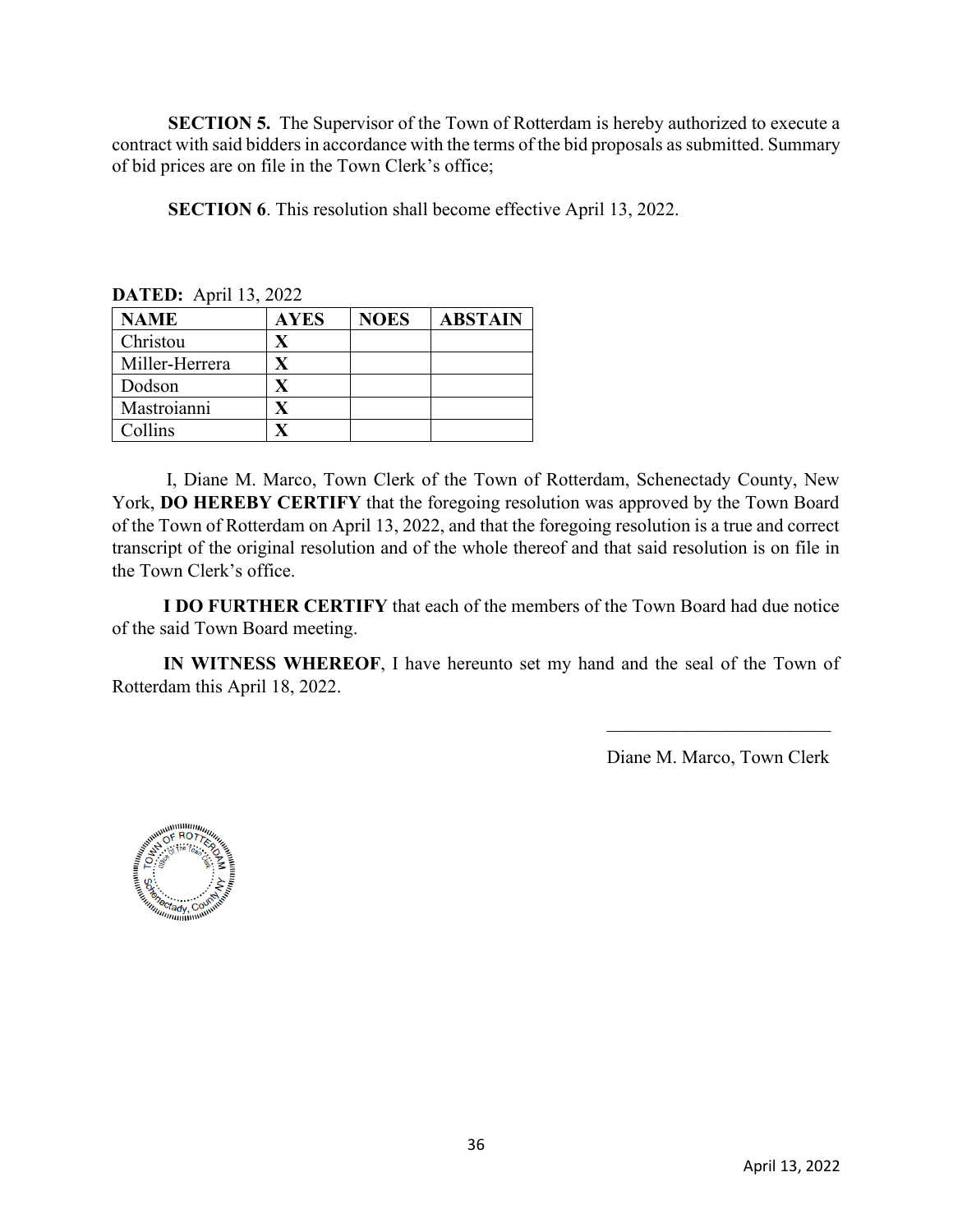#### **RESOLUTION NO. 130.22**

At the regularly scheduled public meeting of the Town Board of the Town of Rotterdam, held at the John F. Kirvin Government Center 1100 Sunrise Blvd. Rotterdam, New York on Wednesday, April 13, 2022, at 7:00 p.m., the following resolution was duly adopted:

# **TO ACCEPT BIDS AND AWARD CONTRACTS FOR TREE CUTTING AND REMOVAL SERVICES**

**WHEREAS,** Pursuant to notice duly published according to Section One Hundred Three of the General Municipal Law of the State of New York, the Town of Rotterdam on Friday, February 25, 2022 posted an official report of all bid submissions received to the Empire State Purchasing Group on BidNet [\(http://bidnetdirect.com/townofrotterdam\)](http://bidnetdirect.com/townofrotterdam). Additionally, the official bid report and all bids were made available in the Office of the Town Clerk for public inspection upon request, for the purchase by the Town of Rotterdam of the following:

### **THEREFORE, UPON MOTION OF** Councilmember **DODSON**, seconded by Councilmember **CHRISTOU**,

# **BE IT RESOLVED BY THE TOWN BOARD AS FOLLOWS:**

 **SECTION 1**. The Town Board of the Town of Rotterdam does hereby accept and award the bid for Tree Cutting and Removal Services, for the Town of Rotterdam to Harmony Tree Service of 350 Mariaville Road Rotterdam New York 12306, in the amount not to exceed the daily rate/total cost per day (8 hours) of three thousand seven hundred nineteen and 28/100 dollars (\$3,719.28), and a crane rental fee of one thousand two hundred and 00/100 dollars (\$1,200) per 8-hour day, on an as needed basis. The above daily rate includes: Bucket Chipper rental (8 hours), Chipper Equipment rental (8 hours), Tree Removal Truck (8 hours) and Logging Truck (8 hours).

**SECTION 2.** The Supervisor of the Town of Rotterdam is hereby authorized to execute a contract with said bidder in accordance with the terms of the bid proposal as submitted. Summary of bid prices are on file in the Town Clerk's office;

**SECTION 3**. This resolution shall become effective April 13, 2022.

| <b>NAME</b>    | <b>AYES</b> | <b>NOES</b> | <b>ABSTAIN</b> |
|----------------|-------------|-------------|----------------|
| Christou       |             |             |                |
| Miller-Herrera |             |             |                |
| Dodson         |             |             |                |
| Mastroianni    |             |             |                |
| Collins        |             |             |                |

| <b>DATED:</b> April 13, 2022 |  |  |  |
|------------------------------|--|--|--|
|------------------------------|--|--|--|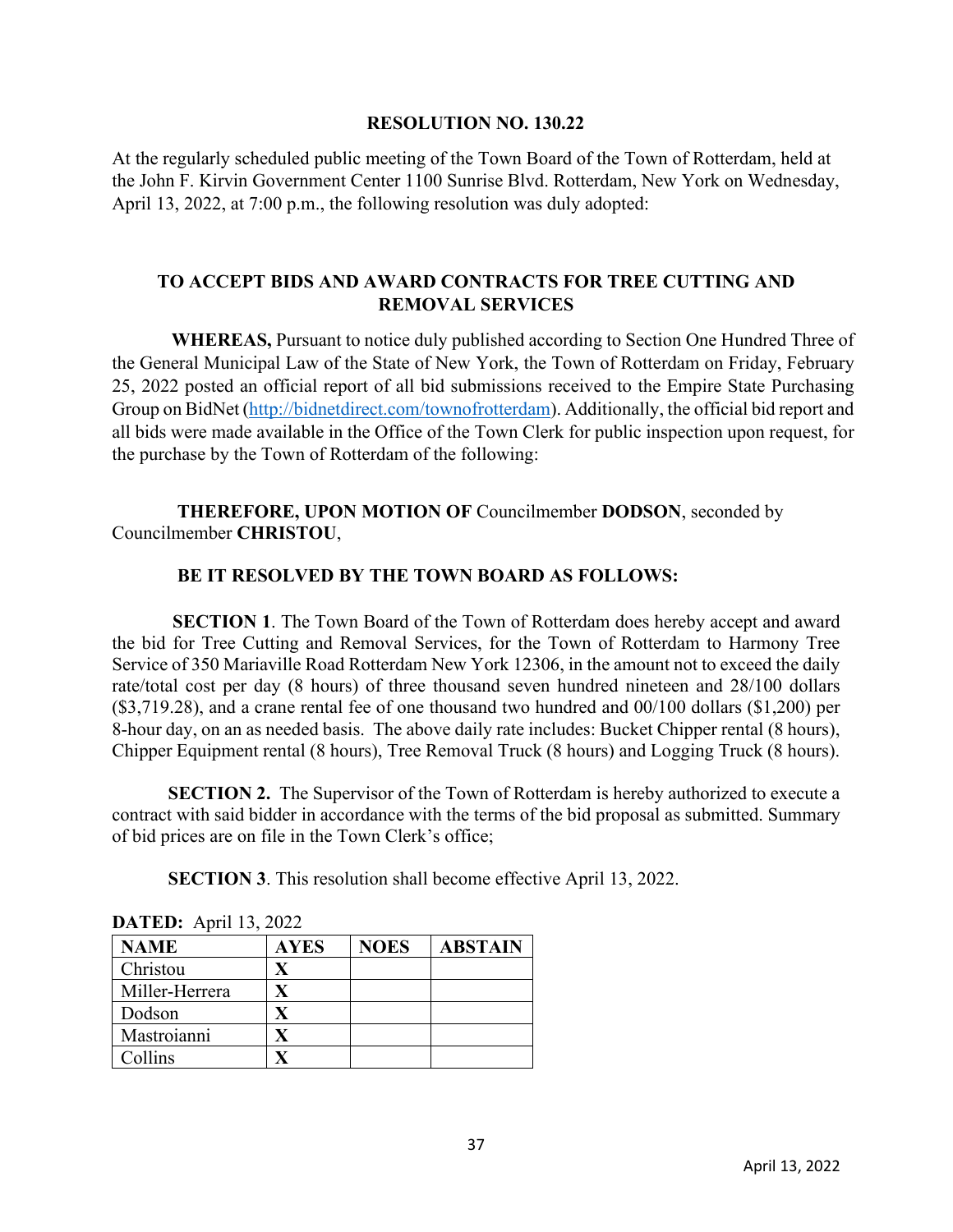**I DO FURTHER CERTIFY** that each of the members of the Town Board had due notice of the said Town Board meeting.

 **IN WITNESS WHEREOF**, I have hereunto set my hand and the seal of the Town of Rotterdam this April 18, 2022.

Diane M. Marco

Diane M. Marco, Town Clerk

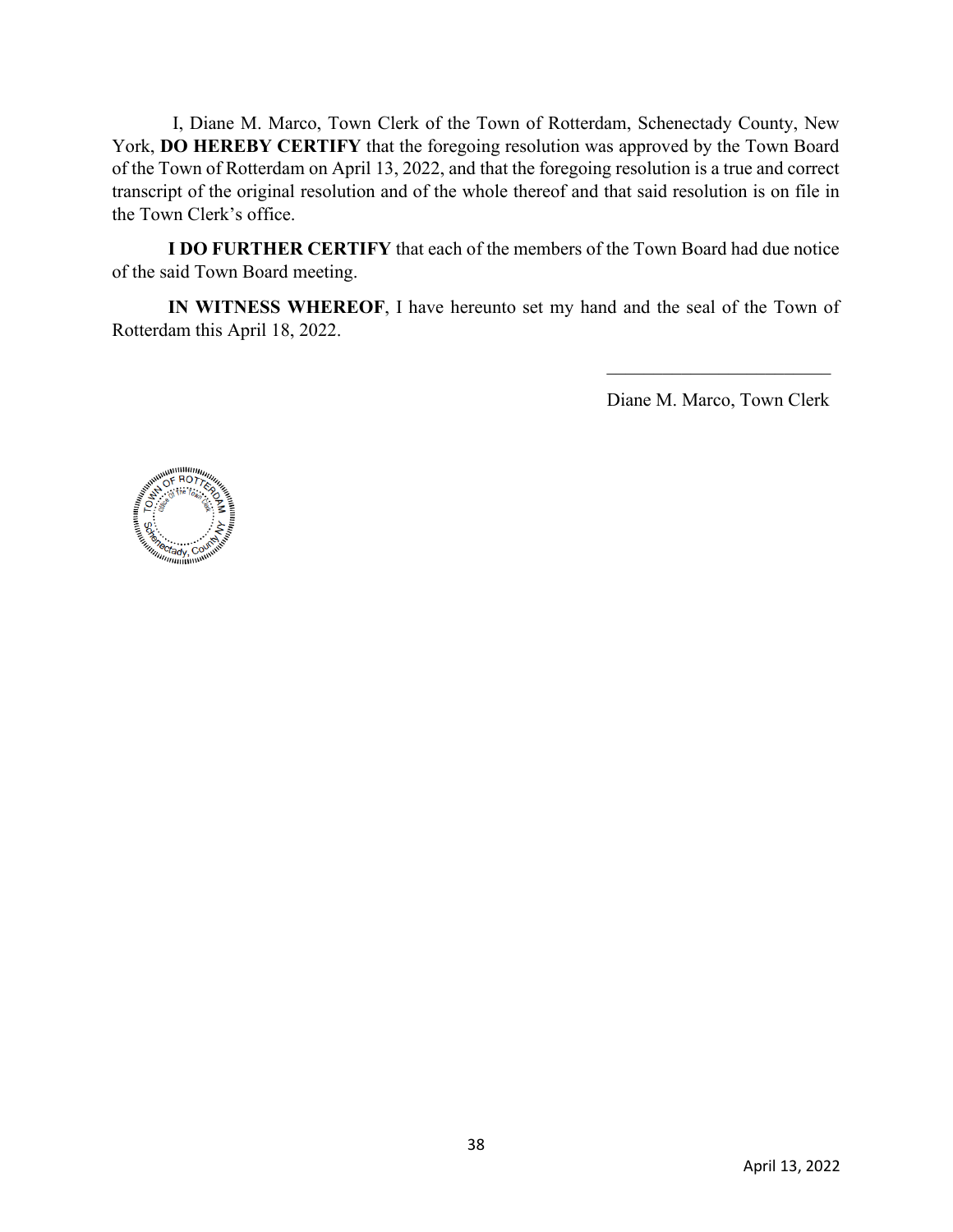#### **RESOLUTION NO. 131.22**

At the regularly scheduled public meeting of the Town Board of the Town of Rotterdam, held at the John F. Kirvin Government Center 1100 Sunrise Blvd. Rotterdam, New York on Wednesday, April 13, 2022, at 7:00 p.m., the following resolution was duly adopted:

### **TO APPROVE BUDGET TRANSFERS TO THE 2022 BUDGET**

 **THEREFORE, UPON MOTION OF** Councilmember **CHRISTOU**, seconded by Councilmember **DODSON**,

# **BE IT RESOLVED BY THE TOWN BOARD AS FOLLOWS:**

**SECTION 1.** Pursuant to Section 36 of the General Municipal Law of the State of New York and Sections 102, 112 and 113 of Town Law of the State of New York, regarding the Uniform System of Accounts, the following transfers to the various accounts for 2022 are hereby audited and approved:

#### **Comptroller's Office**

|     | From: A 1315 4100 Office Supplies | <i>Amount \$280.00</i> |
|-----|-----------------------------------|------------------------|
| To: | A 1315 2000 Office Equipment      | <i>Amount \$280.00</i> |

### **Department of Public Work:**

|     | From: W58320 4880 W5 Equipment Maint. And Repair | <i>Amount \$300.00</i> |
|-----|--------------------------------------------------|------------------------|
| To: | <i>W58320 2000 W5 Equipment</i>                  | <i>Amount \$300.00</i> |

### **Traffic Control:**

|     | From: A 3310 4305 Auto Repair      | <i>Amount \$1,144.65</i> |
|-----|------------------------------------|--------------------------|
| To: | A 3310 4111 Signs Posts Paint Etc. | <i>Amount \$1,144.65</i> |

**SECTION 2.** This resolution shall become effective April 13, 2022

| <b>NAME</b>    | <b>AYES</b> | <b>NOES</b> | <b>ABSTAIN</b> |
|----------------|-------------|-------------|----------------|
| Christou       |             |             |                |
| Miller-Herrera |             |             |                |
| Dodson         |             |             |                |
| Mastroianni    |             |             |                |
| Collins        |             |             |                |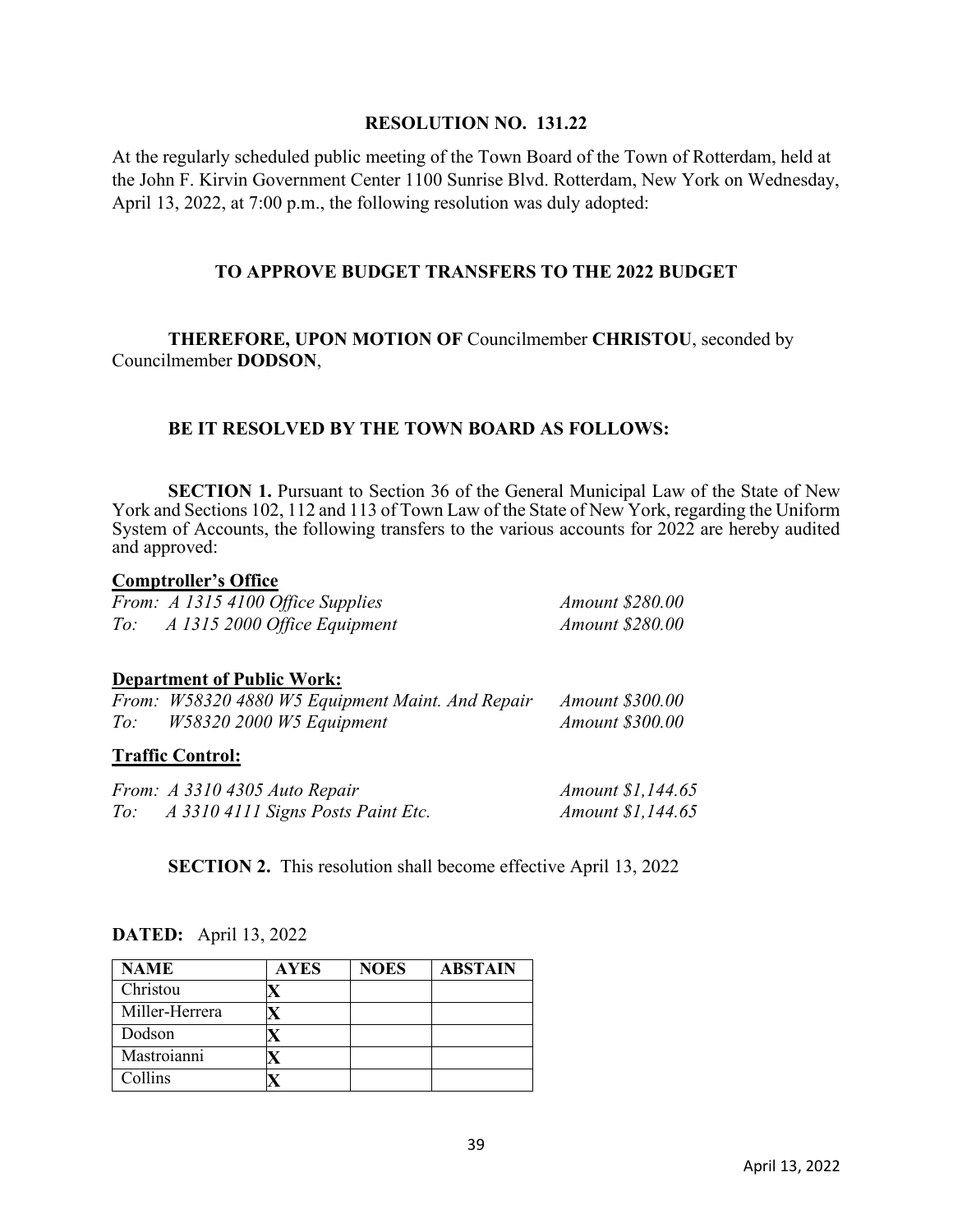**I DO FURTHER CERTIFY** that each of the members of the Town Board had due notice of the said Town Board meeting.

 **IN WITNESS WHEREOF**, I have hereunto set my hand and the seal of the Town of Rotterdam this April 18, 2022.

Diane M. Marco

 Diane M. Marco, Town Clerk Type text here

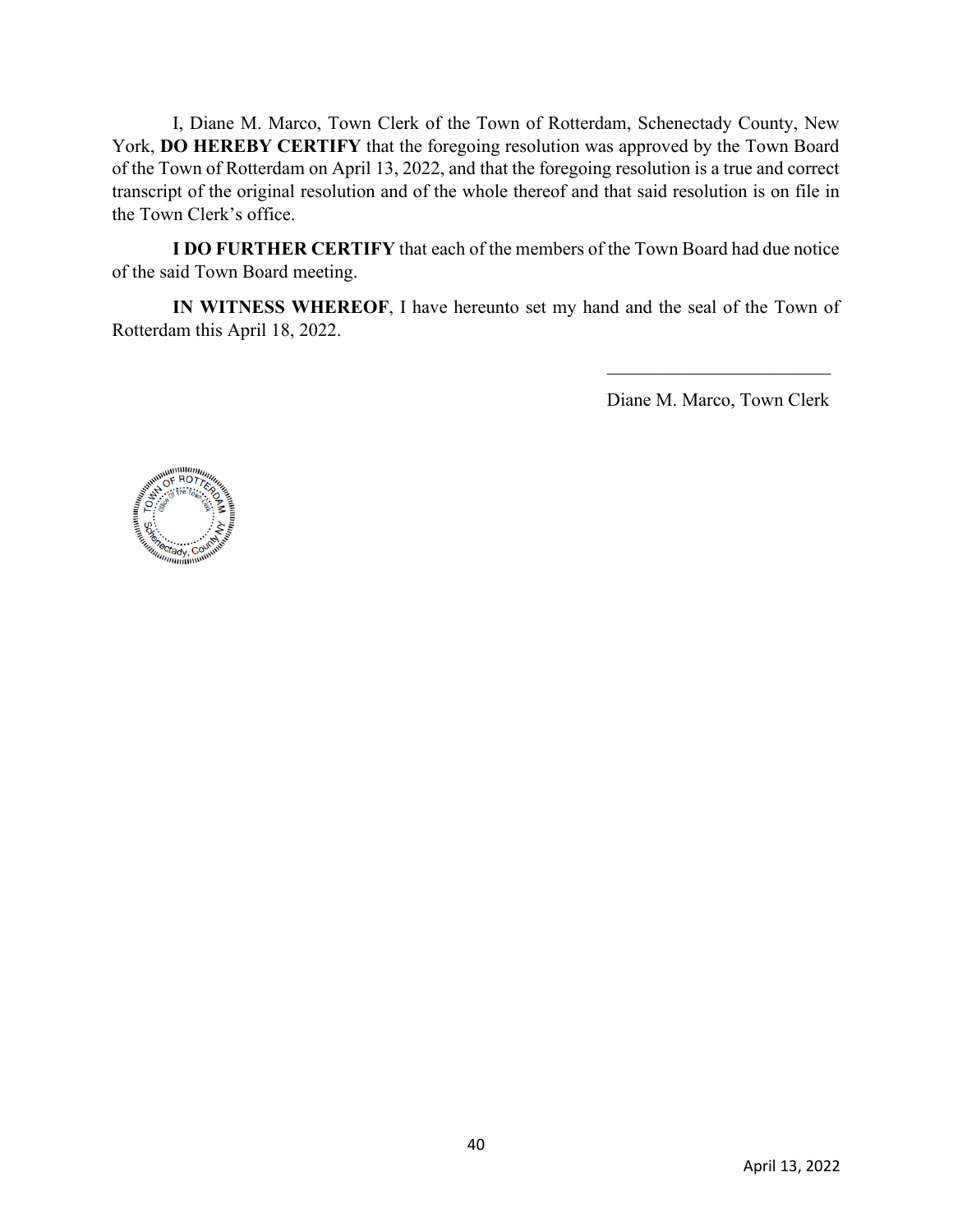#### **RESOLUTION NO. 132.22**

At the regularly scheduled public meeting of the Town Board of the Town of Rotterdam, held at the John F. Kirvin Government Center 1100 Sunrise Blvd. Rotterdam, New York on Wednesday, April 13, 2022, at 7:00 p.m., the following resolution was duly adopted:

#### **A RESOLUTION TO AUTHORIZE CHANGE ORDER #1 FOR PRINCETOWN ROAD WATER IMPROVEMENTS**

# **THEREFORE, UPON MOTION OF** Councilmember **CHRISTOU**, seconded by Councilmember **DODSON**,

# **BE IT RESOLVED BY THE TOWN BOARD AS FOLLOWS:**

 **SECTION 1**. The Town Board of the Town of Rotterdam hereby authorizes the Supervisor to execute Change Order No. 1 with New Castle Paving, 1 Madison Street, Suite 100, Troy, NY 12180 for a decrease in the contract amount of Ninety-Nine thousand forty-four and 56/100 dollars (\$99,044.56), for the Princetown Road Water Improvements.

**SECTION 2**. This resolution shall become effective April 13, 2022.

| <b>NAME</b>    | <b>AYES</b> | <b>NOES</b> | <b>ABSTAIN</b> |
|----------------|-------------|-------------|----------------|
| Christou       |             |             |                |
| Miller-Herrera | X           |             |                |
| Dodson         |             |             |                |
| Mastroianni    |             |             |                |
| Collins        |             |             |                |

**DATED:** April 13, 2022

 I, Diane M. Marco, Town Clerk of the Town of Rotterdam, Schenectady County, New York, **DO HEREBY CERTIFY** that the foregoing resolution was approved by the Town Board of the Town of Rotterdam on April 13, 2022, and that the foregoing resolution is a true and correct transcript of the original resolution and of the whole thereof and that said resolution is on file in the Town Clerk's office.

 **I DO FURTHER CERTIFY** that each of the members of the Town Board had due notice of the said Town Board meeting.

 **IN WITNESS WHEREOF**, I have hereunto set my hand and the seal of the Town of Rotterdam this April 18, 2022.



Diane M. Marco

Diane M. Marco, Town Clerk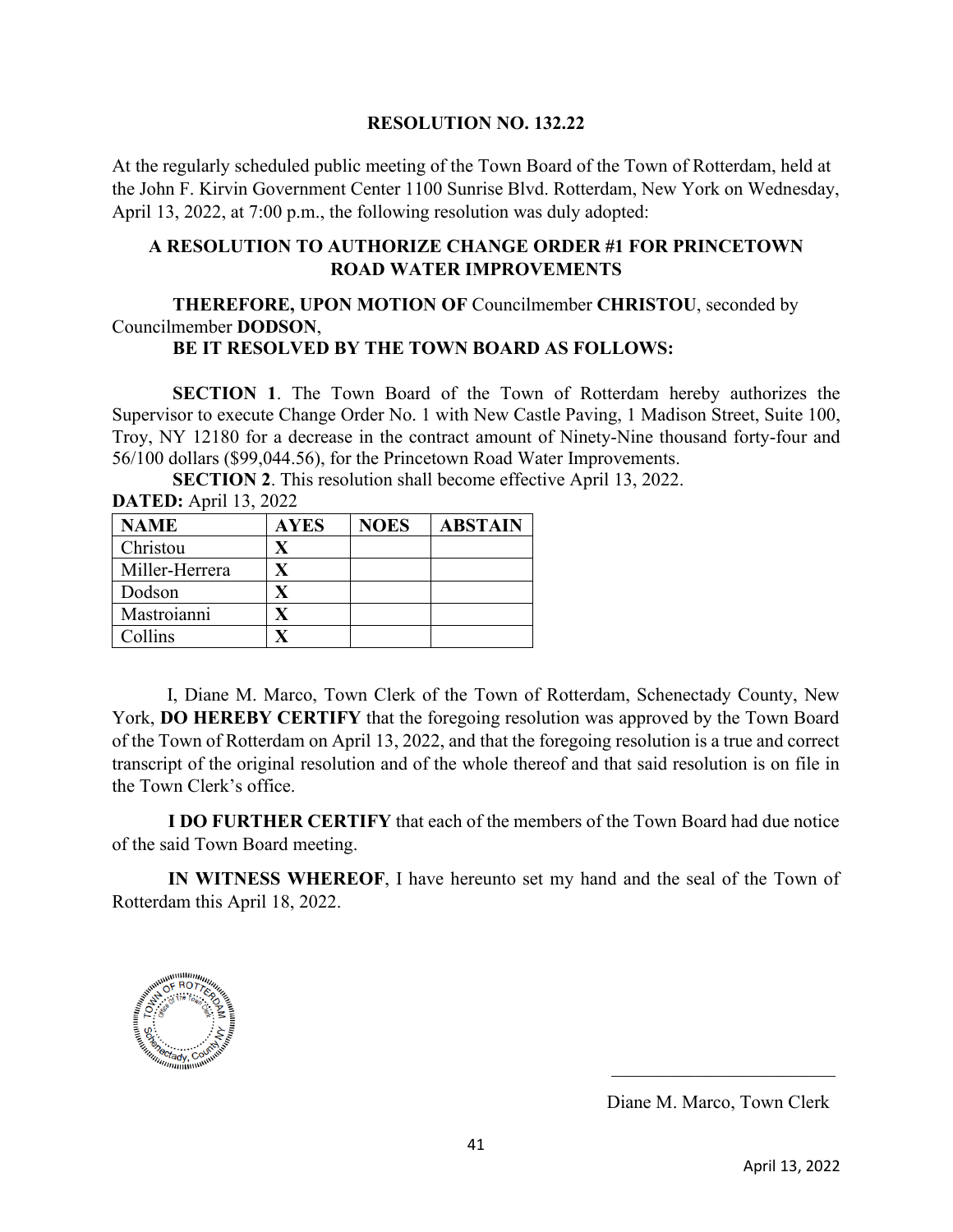#### **RESOLUTION NO. 133.22**

At the regularly scheduled public meeting of the Town Board of the Town of Rotterdam, held at the John F. Kirvin Government Center 1100 Sunrise Blvd. Rotterdam, New York on Wednesday, April 13, 2022, at 7:00 p.m., the following resolution was duly adopted:

# **A RESOLUTION TO AUTHORIZE AMENDMENT #1 FOR CONSTRUCTION ENGINEERING & INSPECTION SERVICES FOR WHISPERING PINES**

 **THEREFORE, UPON MOTION OF** Councilmember **CHRSITOU,** seconded by Councilmember **DODSON**,

# **BE IT RESOLVED BY THE TOWN BOARD AS FOLLOWS:**

**SECTION 1.** The Town Board of the Town of Rotterdam hereby authorizes the Supervisor to execute Amendment #1, KB Group of NY, Inc. in an amount not to exceed Seventy-Nine thousand five hundred and 00/100 dollars (\$79,500.00), for the Construction Engineering and Inspection Services for the Whispering Pines Development.

 **SECTION 2**. This resolution shall become effective April 13, 2022. **DATED:** April 13, 2022

| <b>NAME</b>    | <b>AYES</b> | <b>NOES</b> | <b>ABSTAIN</b> |
|----------------|-------------|-------------|----------------|
| Christou       |             |             |                |
| Miller-Herrera |             |             |                |
| Dodson         |             |             |                |
| Mastroianni    |             |             |                |
| Collins        |             |             |                |

 I, Diane M. Marco, Town Clerk of the Town of Rotterdam, Schenectady County, New York, **DO HEREBY CERTIFY** that the foregoing resolution was approved by the Town Board of the Town of Rotterdam on April 13, 2022, and that the foregoing resolution is a true and correct transcript of the original resolution and of the whole thereof and that said resolution is on file in the Town Clerk's office.

 **I DO FURTHER CERTIFY** that each of the members of the Town Board had due notice of the said Town Board meeting.

 **IN WITNESS WHEREOF**, I have hereunto set my hand and the seal of the Town of Rotterdam this April 18, 2022.



Diane M. Marco

Diane M. Marco, Town Clerk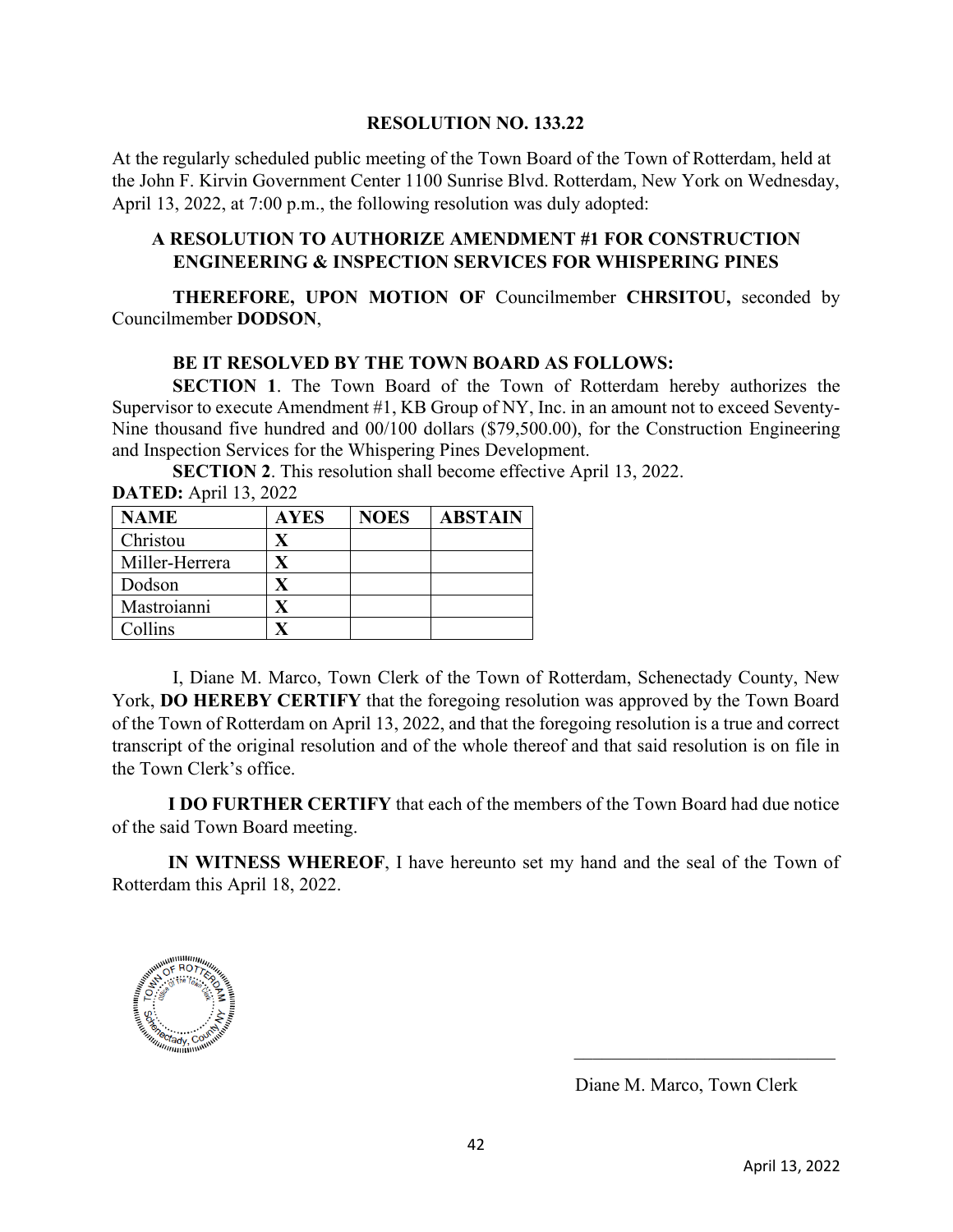#### **RESOLUTION NO. 134.22**

At the regularly scheduled public meeting of the Town Board of the Town of Rotterdam, held at the John F. Kirvin Government Center 1100 Sunrise Blvd. Rotterdam, New York on Wednesday, April 13, 2022, at 7:00 p.m., the following resolution was duly adopted:

# **A RESOLUTION TO DECLARE LEAD AGENCY FOR SEQRA REVIEW FOR THE CONSTRUCTION OF THE ROTTERDAM JUNCTION STORMWATER IMPROVEMENTS**

 **THEREFORE, UPON MOTION OF** Councilmember **CHRISTOU, s**econded by Councilmember **MASTROIANNI**,

# **BE IT RESOLVED BY THE TOWN BOARD AS FOLLOWS:**

 **SECTION 1**. The Town Board of the Town of Rotterdam hereby declares the Town Board as Lead Agency under 6 NYCRR Part 617 (SEQRA) in connection to the proposed construction of the Rotterdam Junction Stormwater Improvements.

**SECTION 2.** The Town Board of the Town of Rotterdam hereby authorizes the Town Planner to prepare, file, publish, and distribute all documents as necessary to comply with 6 NYCRR Part 617 (State Environmental Quality Review).

**SECTION 3**. This resolution shall become effective April 13, 2022.

| <b>NAME</b>    | <b>AYES</b> | <b>NOES</b> | <b>ABSTAIN</b> |
|----------------|-------------|-------------|----------------|
| Christou       |             |             |                |
| Miller-Herrera |             |             |                |
| Dodson         |             |             |                |
| Mastroianni    |             |             |                |
| Collins        |             |             |                |

**DATED:** April 13, 2022

 I, Diane M. Marco, Town Clerk of the Town of Rotterdam, Schenectady County, New York, **DO HEREBY CERTIFY** that the foregoing resolution was approved by the Town Board of the Town of Rotterdam on April 13, 2022, and that the foregoing resolution is a true and correct transcript of the original resolution and of the whole thereof and that said resolution is on file in the Town Clerk's office.

 **I DO FURTHER CERTIFY** that each of the members of the Town Board had due notice of the said Town Board meeting.

 **IN WITNESS WHEREOF**, I have hereunto set my hand and the seal of the Town of Rotterdam this April 18, 2022. *Diane M. Marco* 

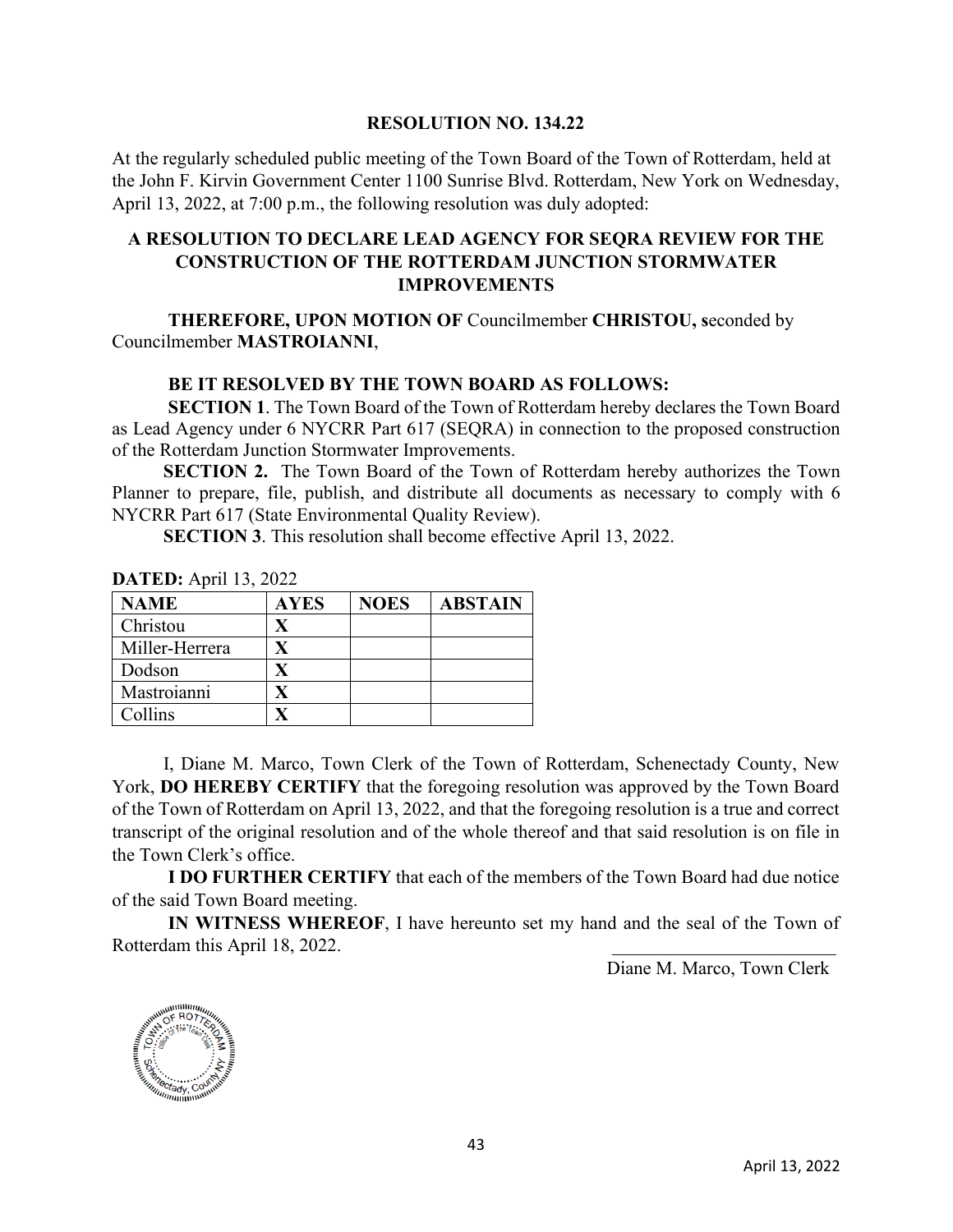### **RESOLUTION NO. 135.22**

At the regularly scheduled public meeting of the Town Board of the Town of Rotterdam, held at the John F. Kirvin Government Center 1100 Sunrise Blvd. Rotterdam, New York on Wednesday, April 13, 2022, at 7:00 p.m., the following resolution was duly adopted:

# **TO AUTHORIZE CONTRACT WITH THE MARTIN GROUP LLC FOR THE MONTH OF APRIL 2022**

 **THEREFORE, UPON MOTION** of Councilmember **CHRISTOU,** seconded by Councilmember **DODSON**,

# **BE IT RESOLVED BY THE TOWN BOARD AS FOLLOWS:**

**SECTION 1**. The Town Board of the Town of Rotterdam hereby authorizes the contract with The Martin Group, LLC, 645 Albany Shaker Road, Albany, New York 12211, to provide Strategic Communications Counsel and PR/PA Support services for the Town of Rotterdam from April 1, 2022 through April 30, 2022 in the amount not to exceed three thousand and 00/100 dollars (\$3,000.00).

**SECTION 2.** This resolution shall become effective April 13, 2022. **DATED:** April 13, 2022

| <b>NAME</b>    | <b>AYES</b> | <b>NOES</b> | <b>ABSTAIN</b> |
|----------------|-------------|-------------|----------------|
| Christou       |             |             |                |
| Miller-Herrera |             |             |                |
| Dodson         |             |             |                |
| Mastroianni    |             |             |                |
| Collins        |             |             |                |

 I, Diane M. Marco, Town Clerk of the Town of Rotterdam, Schenectady County, New York, **DO HEREBY CERTIFY** that the foregoing resolution was approved by the Town Board of the Town of Rotterdam on April 13, 2022, and that the foregoing resolution is a true and correct transcript of the original resolution and of the whole thereof and that said resolution is on file in the Town Clerk's office.

 **I DO FURTHER CERTIFY** that each of the members of the Town Board had due notice of the said Town Board meeting.

 **IN WITNESS WHEREOF**, I have hereunto set my hand and the seal of the Town of Rotterdam this April 18, 2022. *Diane M. Marco* 

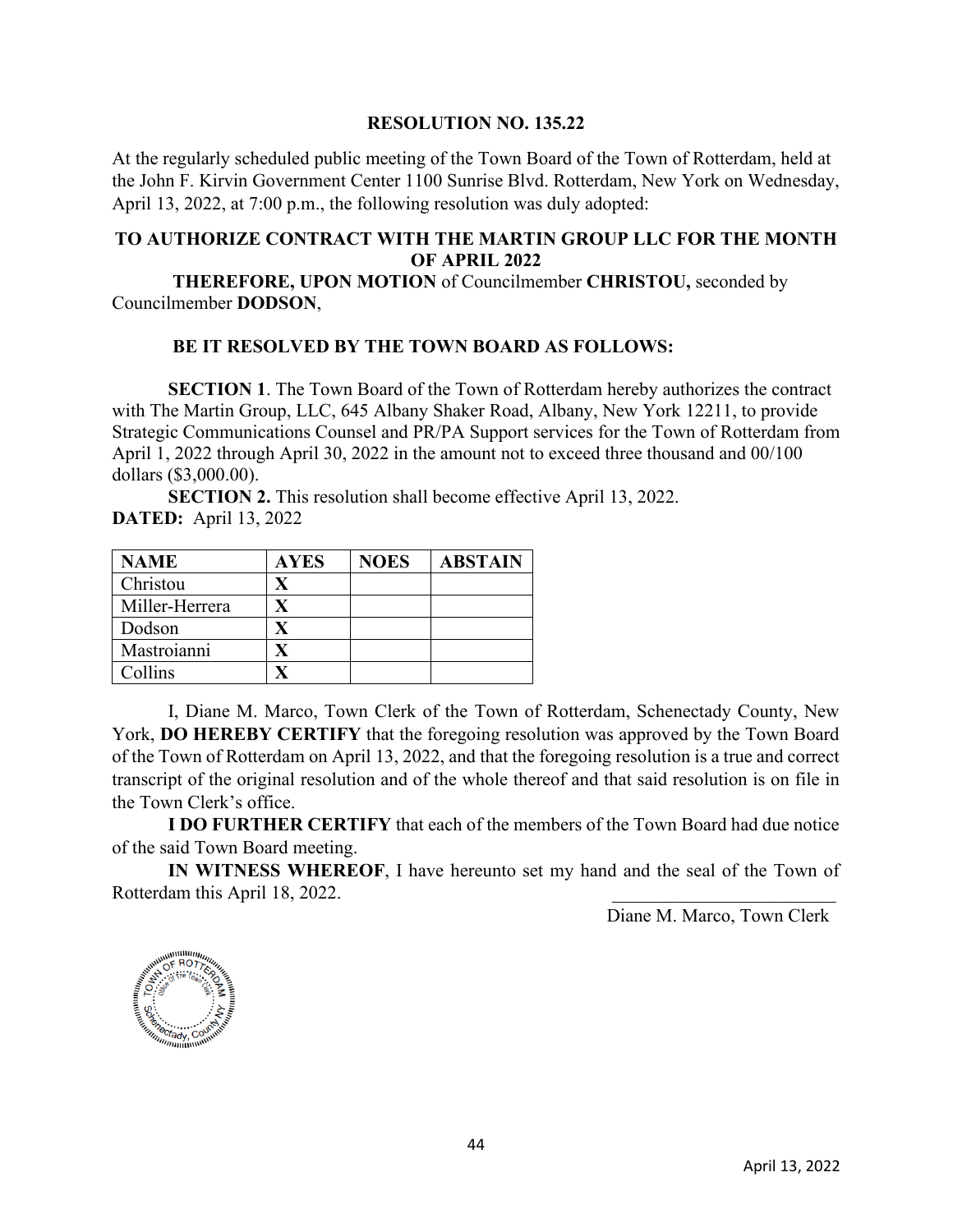#### **RESOLUTION NO. 136.22**

At the regularly scheduled public meeting of the Town Board of the Town of Rotterdam, held at the John F. Kirvin Government Center 1100 Sunrise Blvd. Rotterdam, New York on Wednesday, April 13, 2022, at 7:00 p.m., the following resolution was duly adopted:

# **SEASONAL LABORERS HOURLY RATE**

 **WHEREAS,** The Town Board of The Town of Rotterdam has determined it necessary to increase the hourly rate of various seasonal summer laborer positions at the Town of Rotterdam Highway and Parks Departments in order to offer competitive hourly pay to attract candidates;

and

 **THEREFORE, UPON MOTION OF** Councilmember **CHRISTOU**, seconded by Councilmember **DODSON**,

# **BE IT RESOLVED BY THE TOWN BOARD AS FOLLOWS:**

**SECTION 1.** The Town Board hereby establishes the hourly rate of compensation for seasonal summer positions at the Town of Rotterdam Highway Department and Parks Department at seventeen and 00/100 dollars (\$17.00) per hour, with no employee benefits, through September 4, 2022.

**SECTION 2.** This resolution shall become effective April 13, 2022

| <b>NAME</b>    | <b>AYES</b> | <b>NOES</b> | <b>ABSTAIN</b> |
|----------------|-------------|-------------|----------------|
| Christou       |             |             |                |
| Miller-Herrera |             |             |                |
| Dodson         |             |             |                |
| Mastroianni    |             |             |                |
| Collins        |             |             |                |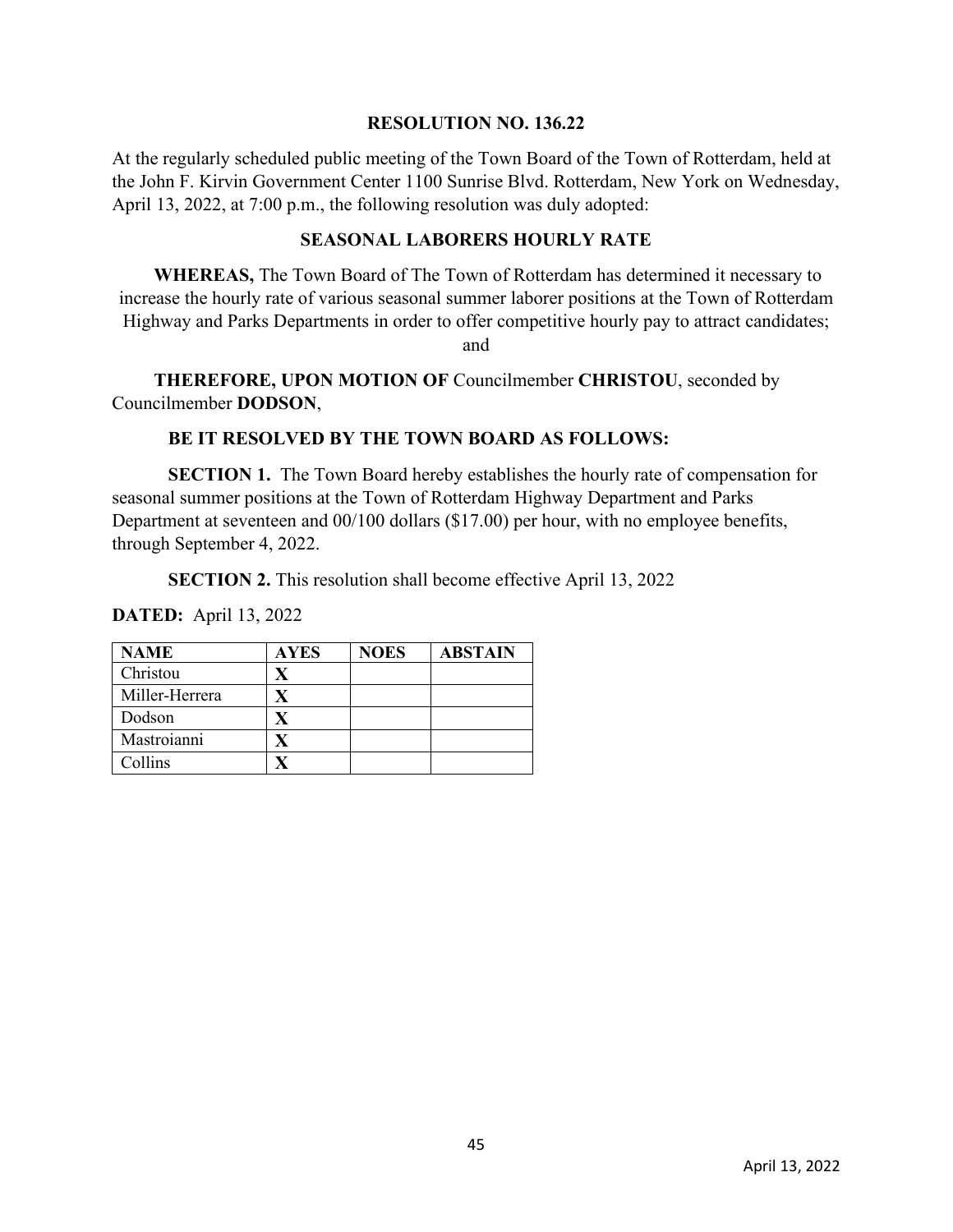**I DO FURTHER CERTIFY** that each of the members of the Town Board had due notice of the said Town Board meeting.

 **IN WITNESS WHEREOF**, I have hereunto set my hand and the seal of the Town of Rotterdam this April 18, 2022.

Diane M. Marco

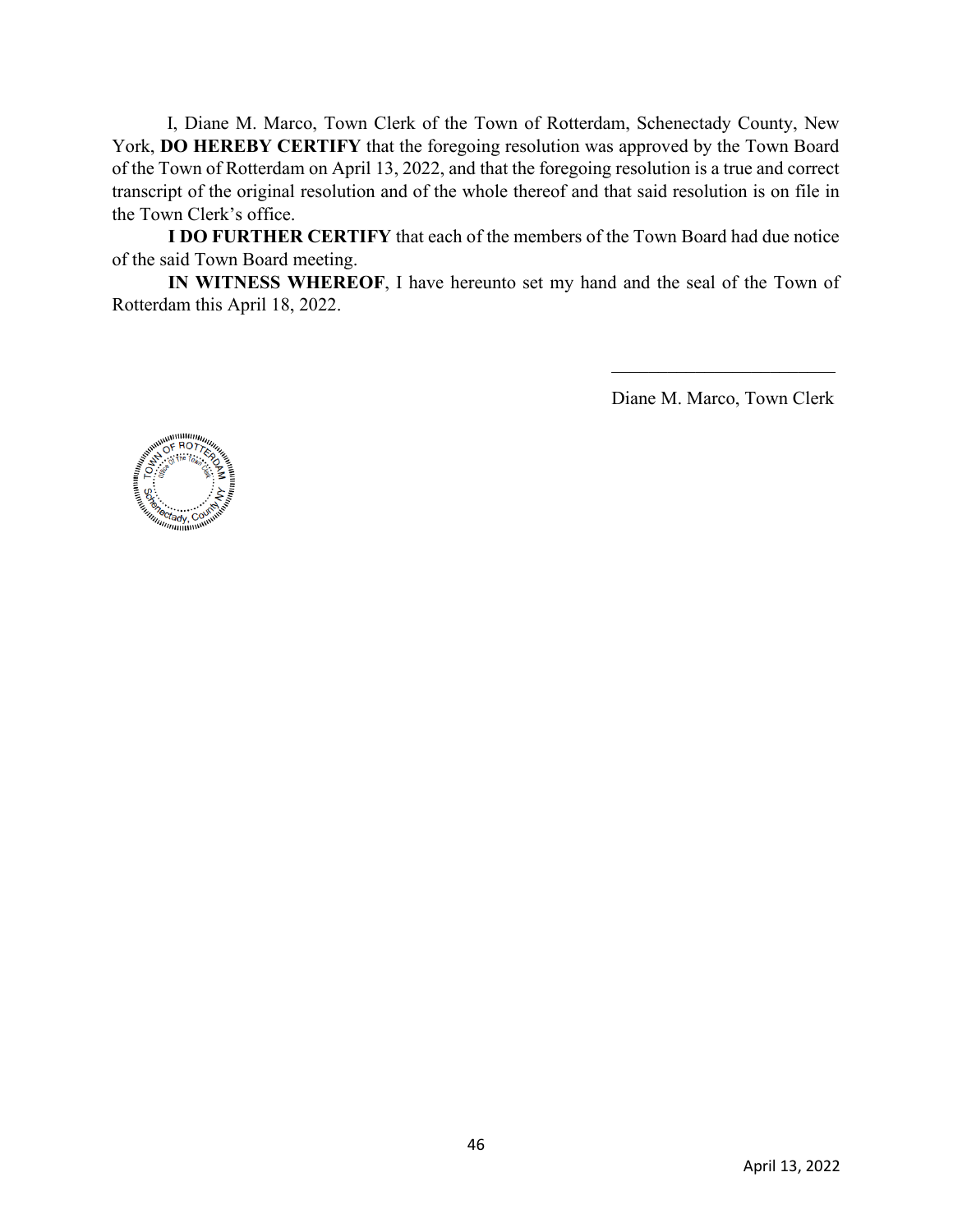#### **RESOLUTION NO. 137.22**

At the regularly scheduled public meeting of the Town Board of the Town of Rotterdam, held at the John F. Kirvin Government Center 1100 Sunrise Blvd. Rotterdam, New York on Wednesday, April 13, 2022, at 7:00 p.m., the following resolution was duly adopted:

# **TO AUTHORIZE THE IMPLEMENTATION OF A CLOUD BASED BACKUP SOLUTION**

 **THEREFORE, UPON MOTION** of Councilmember **CHRISTOU**, seconded by Councilmember **MASTROIANN**I,

### **BE IT RESOLVED BY THE TOWN BOARD AS FOLLOWS:**

**SECTION 1**. The Town Board of the Town of Rotterdam hereby authorizes the Town Supervisor to execute the proposal of cb20 dated March 25, 2022 for Datto Saas Protection (cloud-based backup solution) in an amount not to exceed three thousand six hundred eighty one and 60/100 dollars (\$3,681.60) for a twelve-month period.

**SECTION 2.** This resolution shall become effective April 13, 2022. **DATED:** April 13, 2022

| <b>NAME</b>    | <b>AYES</b> | <b>NOES</b> | <b>ABSTAIN</b> |
|----------------|-------------|-------------|----------------|
| Christou       |             |             |                |
| Miller-Herrera |             |             |                |
| Dodson         |             |             |                |
| Mastroianni    |             |             |                |
| Collins        |             |             |                |

 I, Diane M. Marco, Town Clerk of the Town of Rotterdam, Schenectady County, New York, **DO HEREBY CERTIFY** that the foregoing resolution was approved by the Town Board of the Town of Rotterdam on April 13, 2022, and that the foregoing resolution is a true and correct transcript of the original resolution and of the whole thereof and that said resolution is on file in the Town Clerk's office.

 **I DO FURTHER CERTIFY** that each of the members of the Town Board had due notice of the said Town Board meeting.

**IN WITNESS WHEREOF**, I have hereunto set my hand and the seal of the Town of am this April 18, 2022. Rotterdam this April 18, 2022.

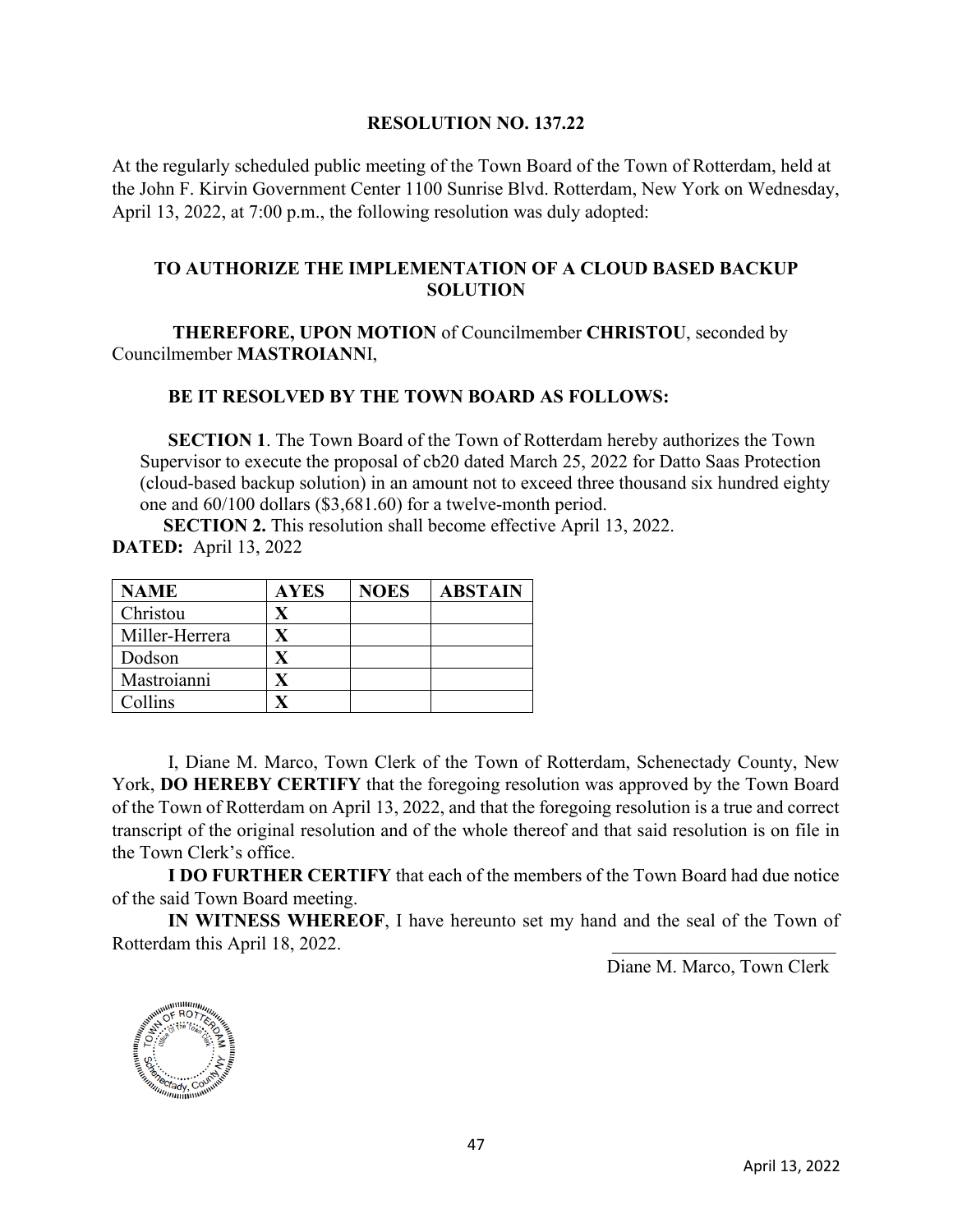#### **RESOLUTION NO. 138.22**

At the regularly scheduled public meeting of the Town Board of the Town of Rotterdam, held at the John F. Kirvin Government Center 1100 Sunrise Blvd. Rotterdam, New York on Wednesday, April 13, 2022, at 7:00 p.m., the following resolution was duly adopted:

### **TO ACCEPT REVENUE FOR TOWN CLERK'S OFFICE FOR MARCH 2022**

 **THEREFORE, UPON MOTION** of Councilmember **CHRISTOU**, seconded by Supervisor **COLLINS**,

# **BE IT RESOLVED BY THE TOWN BOARD AS FOLLOWS:**

**SECTION** 1. The Town Clerk's report for the month of March 2022, has been placed on file and the town clerk's check in the amount of four thousand eight hundred nine dollars and 80/100 (\$4,809.80) has been submitted to the supervisor for deposit.

**SECTION 2.** This resolution shall become effective April 13, 2022.

| <b>NAME</b>    | <b>AYES</b> | <b>NOES</b> | <b>ABSTAIN</b> |
|----------------|-------------|-------------|----------------|
| Christou       |             |             |                |
| Miller-Herrera |             |             |                |
| Dodson         |             |             |                |
| Mastroianni    |             |             |                |
| Collins        |             |             |                |

**DATED:** April 13, 2022

 I, Diane M. Marco, Town Clerk of the Town of Rotterdam, Schenectady County, New York, **DO HEREBY CERTIFY** that the foregoing resolution was approved by the Town Board of the Town of Rotterdam on April 13, 2022, and that the foregoing resolution is a true and correct transcript of the original resolution and of the whole thereof and that said resolution is on file in the Town Clerk's office.

 **I DO FURTHER CERTIFY** that each of the members of the Town Board had due notice of the said Town Board meeting.

 **IN WITNESS WHEREOF**, I have hereunto set my hand and the seal of the Town of Rotterdam this April 18, 2022. *Diane M. Marco* 

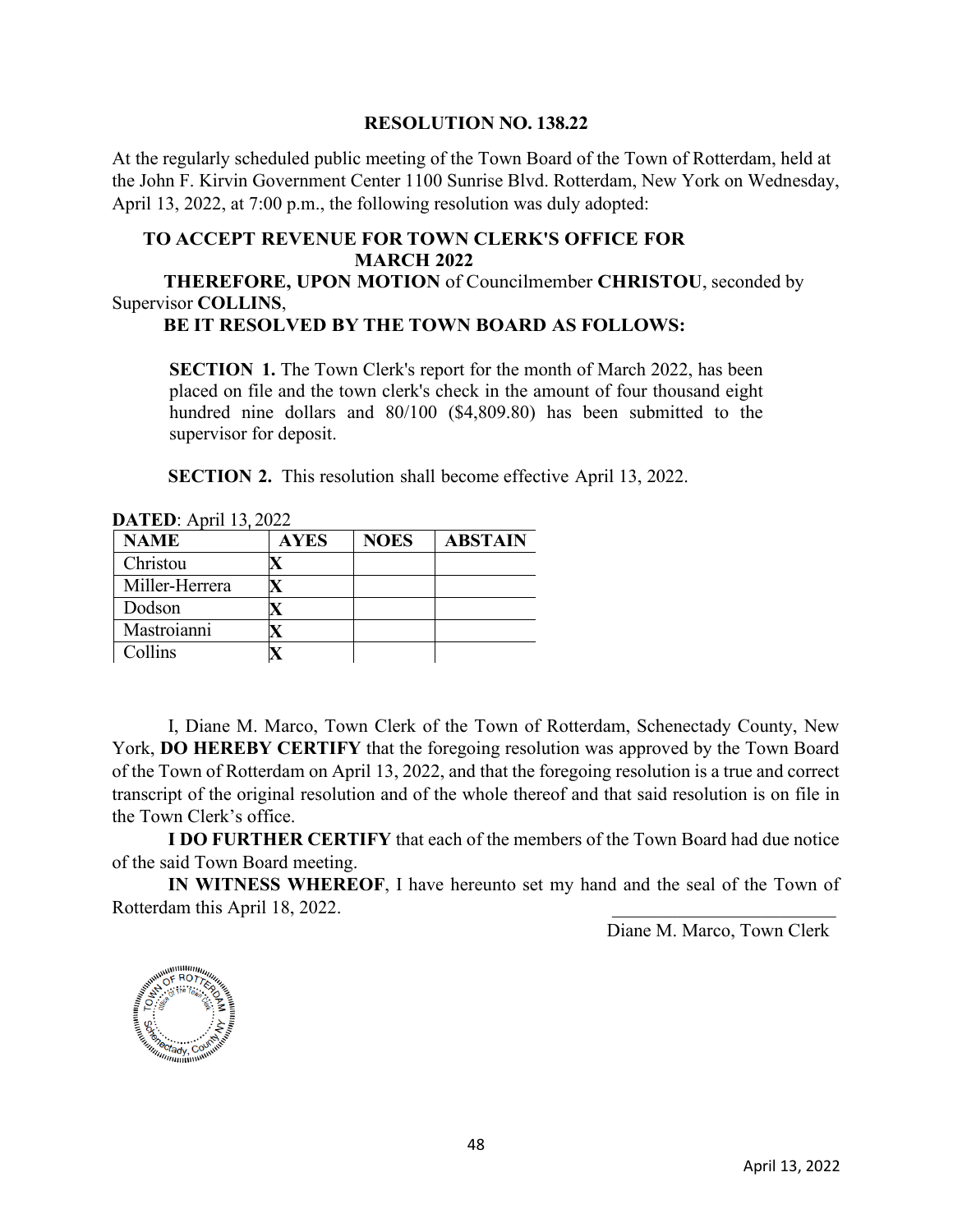#### **RESOLUTION NO. 139.22**

At the regularly scheduled public meeting of the Town Board of the Town of Rotterdam, held at the John F. Kirvin Government Center 1100 Sunrise Blvd. Rotterdam, New York on Wednesday, April 13, 2022, at 7:00 p.m., the following resolution was duly adopted:

### **A RESOLUTION ACCEPTING TOWN BOARD MEETING MINUTES**

 **THEREFORE, UPON MOTION OF** Councilmember **DODSON**, seconded by Councilmember **MASTROIANNI**,

### **BE IT RESOLVED BY THE TOWN BOARD AS FOLLOWS:**

**SECTION 1.** The Town Board of the Town of Rotterdam hereby adopts the minutes of the March 23, 2022 Town Board meeting as attached.

**SECTION 2.** This resolution shall become effective April 13, 2022.

| <b>DATED:</b> April 13, $2022$<br><b>NAME</b> | <b>AYES</b> | <b>NOES</b> | <b>ABSTAIN</b> |
|-----------------------------------------------|-------------|-------------|----------------|
| Christou                                      |             |             |                |
| Miller-Herrera                                |             |             |                |
| Dodson                                        | $\mathbf x$ |             |                |
| Mastroianni                                   |             |             |                |
| Collins                                       |             |             |                |

**DATED:** April 12, 2022

 I, Diane M. Marco, Town Clerk of the Town of Rotterdam, Schenectady County, New York, **DO HEREBY CERTIFY** that the foregoing resolution was approved by the Town Board of the Town of Rotterdam on April 13, 2022, and that the foregoing resolution is a true and correct transcript of the original resolution and of the whole thereof and that said resolution is on file in the Town Clerk's office.

 **I DO FURTHER CERTIFY** that each of the members of the Town Board had due notice of the said Town Board meeting.

 **IN WITNESS WHEREOF**, I have hereunto set my hand and the seal of the Town of Rotterdam this April 18, 2022. *Diane M. Marco* 

Diane M. Marco, Town Clerk



Type text here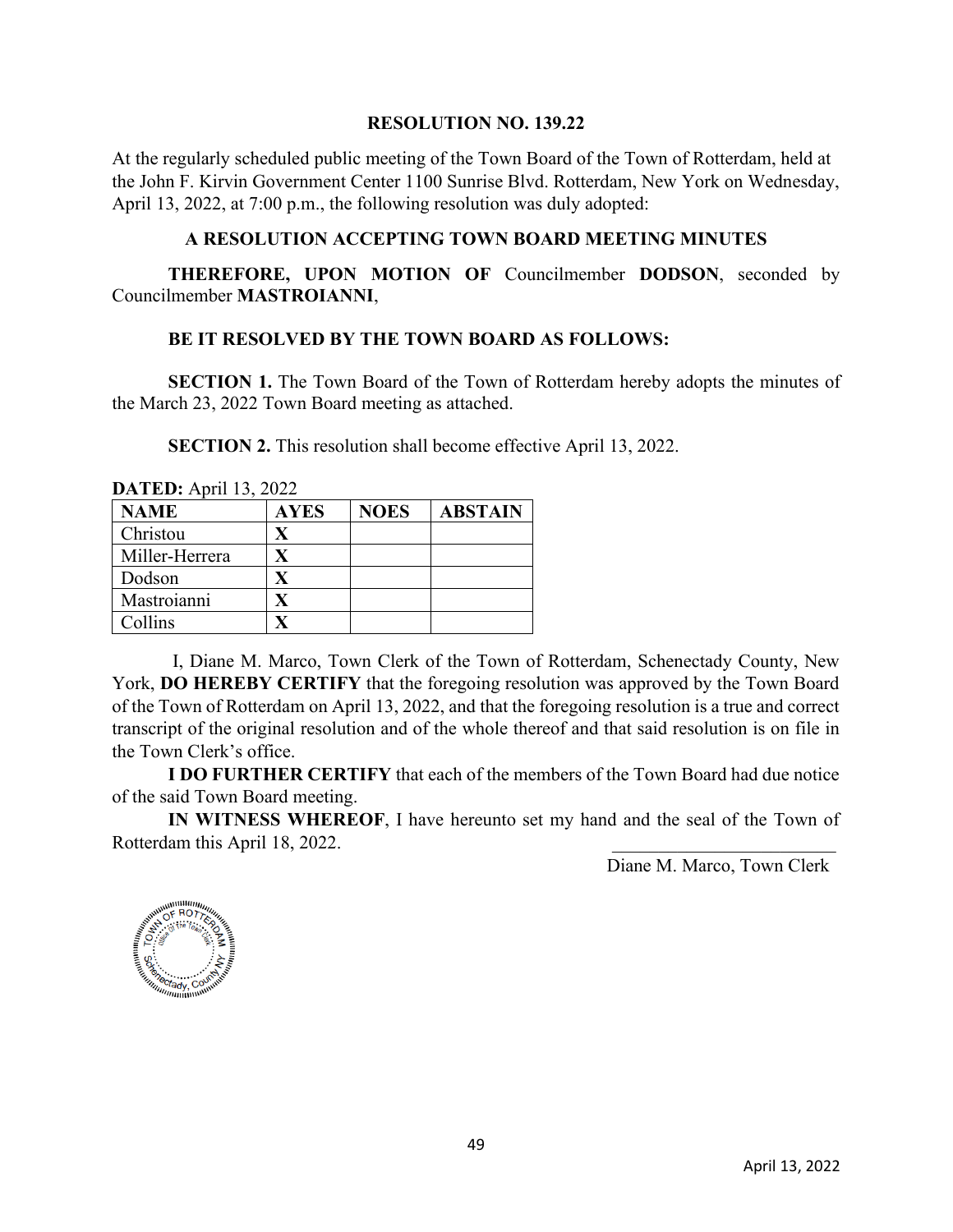#### **RESOLUTION NO. 140.22**

At the regularly scheduled public meeting of the Town Board of the Town of Rotterdam, held at the John F. Kirvin Government Center 1100 Sunrise Blvd. Rotterdam, New York on Wednesday, April 13, 2022, at 7:00 p.m., the following resolution was duly adopted:

# **TO AWARD THE BID FOR CHLORINE GAS**

**WHEREAS,** Pursuant to notice duly published according to Section One Hundred Three of the General Municipal Law of the State of New York, the Town of Rotterdam on Friday, February 25, 2022 posted an official report of all bid submissions received to the Empire State Purchasing Group on BidNet [\(http://bidnetdirect.com/townofrotterdam\)](http://bidnetdirect.com/townofrotterdam). Additionally, the official bid report and all bids were made available in the Office of the Town Clerk for public inspection upon request, for the purchase by the Town of Rotterdam of the following:

# **CHLORINE GAS**

# **THEREFORE, UPON MOTION OF** Councilmember **CHRISTOU**, seconded by Councilmember **DODSON**,

# **BE IT RESOLVED BY THE TOWN BOARD AS FOLLOWS:**

 **SECTION 1**. The Town Board of the Town of Rotterdam does hereby accept and award the bid Chlorine Gas for the Town of Rotterdam to JCI Jones Chemical 176 S Ringling Blvd. Sarasota, Fl 34236, in an amount not to exceed three hundred and 00/100 dollars (\$300.00) per 150 pound cylinder.

**SECTION 2.** The Supervisor of the Town of Rotterdam is hereby authorized to execute a contract with said bidder in accordance with the terms of the bid proposal as submitted. Summary of bid prices are on file in the Town Clerk's office;

**SECTION 3.** This resolution shall become effective April 13, 2022

| $\bm{D}$ <b>All<math>\bm{D}</math></b> , $\Delta$ piil 19, 2022 |             |             |                |  |  |
|-----------------------------------------------------------------|-------------|-------------|----------------|--|--|
| <b>NAME</b>                                                     | <b>AYES</b> | <b>NOES</b> | <b>ABSTAIN</b> |  |  |
| Christou                                                        | X           |             |                |  |  |
| Miller-Herrera                                                  |             |             |                |  |  |
| Dodson                                                          |             |             |                |  |  |
| Mastroianni                                                     | X           |             |                |  |  |
| Collins                                                         |             |             |                |  |  |

| <b>DATED:</b> April 13, 2022 |  |  |  |
|------------------------------|--|--|--|
|------------------------------|--|--|--|